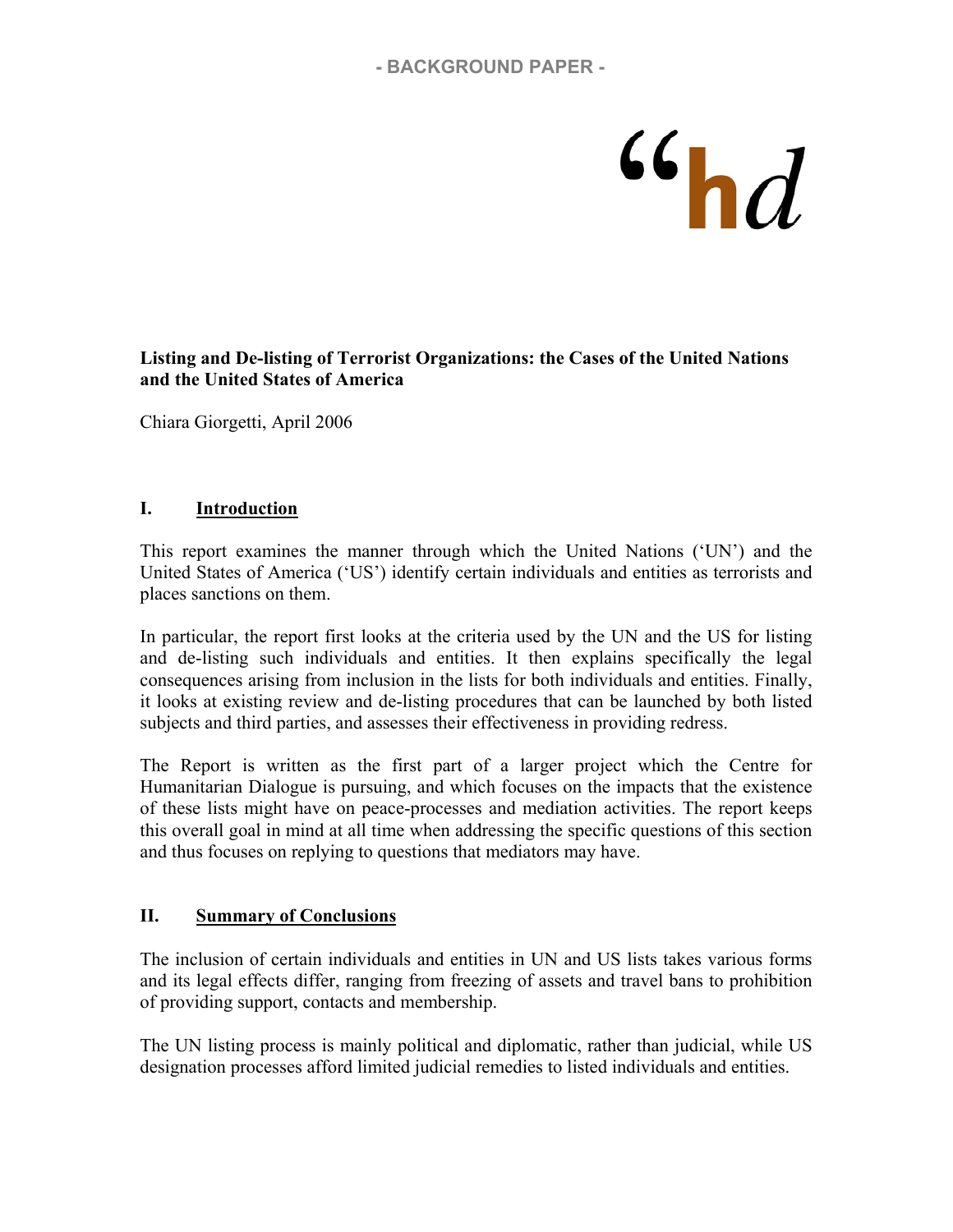#### **1. UN List**

The UN keeps only one list of 'terrorist suspects' which focuses on individuals and entities that are alleged to part or are associated with the Taliban regime or Al-Qaida (the 1267 Committee list). The list is kept and updated by a Committee specifically created by Resolution 1267 of UN Security Council (the 1267 Committee). The 1267 Committee is also assisted by a Monitoring Committee, whose membership consists of experts. Proposals for inclusions in the list can only be submitted by State Members, though both States and international organizations can submit further information on listed subjects.

Listing results in three types of sanctions that Member States must implement vis-à-vis listed persons or groups:

- 1. Freezing of assets and funds;
- 2. Restrictions/ban on entry and transit of Member States' territory;
- 3. Prohibition on supplying, selling, transferring or use of arms.

The application of these sanctions is compulsory on all Member States through their national legal system. Sanctions cannot be graded in any way.

Further, there is no periodic review of the listed names. The Committee guidelines, however, include specific procedures for de-listing and for request for some exemptions to implement the freezing of funds. Both mechanisms are explained below.

First, Member States are the only party that can challenge the inclusion of a subject on the list or launch an exemption request. Thus, if a listed subject wants to challenge the decision of the 1267 Committee, it must go through a Member State who supports its request.

De-listing can only be requested by the State of residence or of nationality of the listed subject, and the State which originally proposed the designation (the designating State) must also agree to the request. All decisions on de-listing must be made unanimously by the Committee. Practice has shown that, so far, de-listing remains a difficult and rare process, although there are proposals even from within the 1267 Committee for widening and simplifying it. In two cases, the support for de-listing by the designating State was given only after the listed individuals signed a public statement renouncing terrorism.

Second, in special circumstances, Member States can notify or request exemptions of the freezing of funds and assets. These exemptions are limited to basic and extraordinary expenses.

Further, listed individuals and entities can also seek direct redress for their inclusion in the listing by initiating litigation in domestic courts. The case law is limited, and so far has provided mixed signals. Several cases have been dismissed for lack of jurisdiction. Further, the success of some cases was limited to domestic remedies, as many courts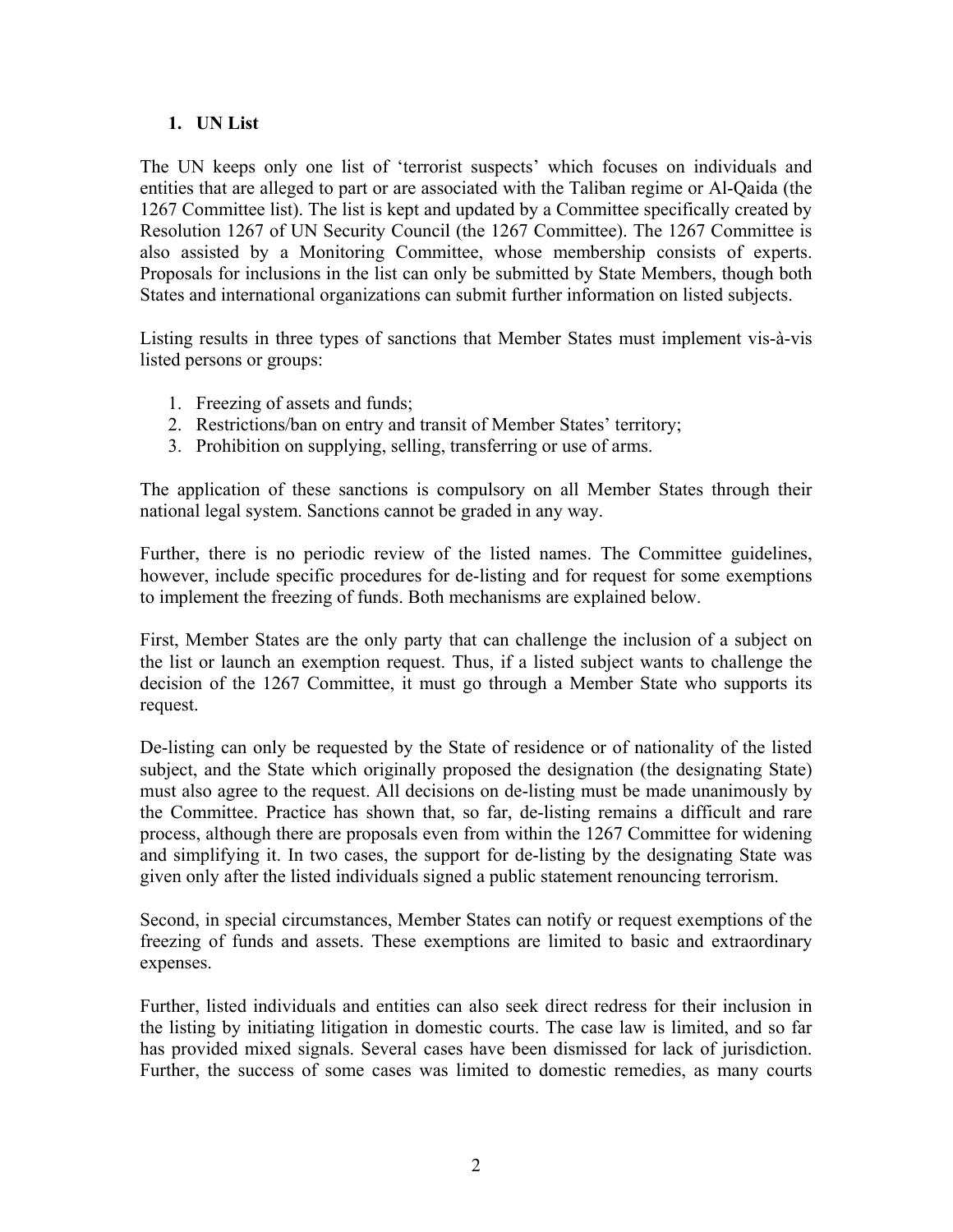recognized the superiority of international law as indicated by the decisions of the Security Council under Chapter VII of the UN Charter.

Options for third party intervention in the process are very limited, and are confined to exerting pressure on a State to request a de-listing or allow for an exemption. There does not seem to be any space for consideration of on-going peace processes and negotiations in the Security Council decisions to include groups or individuals in their list.

# **2. US Lists**

The lists kept by the US government are more complex and diverse than that maintained by the UN. There are more than twenty such lists, three of which are of particular interest:

- 1. The **Foreign Terrorist Organizations** list (FTO), which targets foreign organizations involved in terrorist activities against the US. The consequences of an FTO listing include freezing of assets, travel bans and a general prohibition to all US, or under US jurisdiction, physical and legal persons, to provide material support;
- 2. The **Travel Exclusion List** (TEL), which also targets aliens who are associated with or provide support to TEL-designated organizations. It imposes immigration sanctions, namely exclusions from entering the US and removal from the US if the alien is already present in its territory; and
- 3. The **Executive Order 13224 List** (E.O. 13224) which is directed at US entities and individuals that give financial support to terrorist organizations. E.O. 13224 gives the authority to specific US agencies to block the assets of financial institutions and US persons that hold or provide funds for designated terrorists.

Third parties cannot play any role in US listing procedures. Similarly, entities and individuals learn about their designation only once it has already occurred. No information is provided before, and the individual and entity cannot rebut information or provide new evidence while the process is pending.

The standard of proof for designation procedures is low. It is also not very clear, as information is evaluated by government agents without public access or overview. The decision-making procedure is not public, and confidential information may be used in the designation process. No special account is taken of on-going peace-processes. Sanctions cannot be graded, and are either imposed or not. Once they are imposed, they cannot be modified or personalized.

Space for review is limited. Entities listed under FTOs and E.O. 13224 may request periodic reviews to the agency that listed them, generally at the anniversary of their listing. However, the success of the reviews has been limited.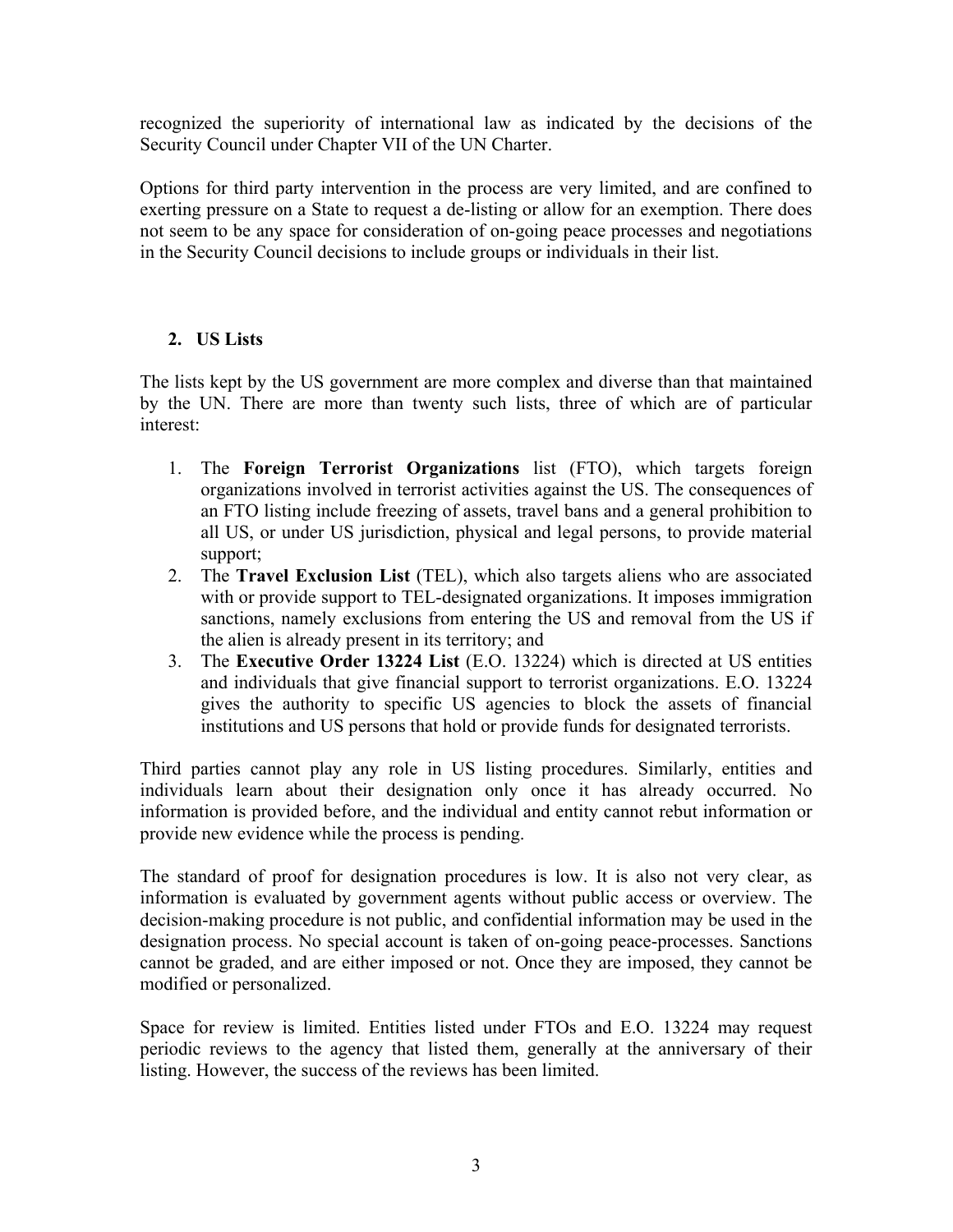FTOs and E.O. 13244 listed entities and individuals may also file a suit in US domestic courts to challenge their designation. In this case also, however, the success has been limited, and courts have confirmed designations often based on classified information. However, several cases are still pending. Both procedures are only available to the entities/individual themselves and not to third party.

TEL listed individuals only have access to immigration proceedings to challenge their designation. Their rates of success have been equally limited.

# **3. Distinctive and Common Features**

UN and US lists share the same common goals. In both cases, designation procedures aim at proscribing terrorist organizations, prohibiting their existence and actions, curbing their support and reducing their access to funds and personnel support.

Although they share similarities, the two listing procedures differ in several important aspects.

First, US designation procedures are more articulate and complex. Many different lists exist, with different listing criteria and review mechanisms. Each list targets different behaviors and results in different consequences and sanctions. Sanctions including freezing of assets, travel bans, and the prohibition of personal and material support.

UN listing targets only Islamist terrorism. There is only one list, which is unanimously agreed upon by a Security Council Committee. Sanctions include travel bans, prohibition of arms sales and freezing of assets.

Second, a major difference derives from the fact that while the UN is an international organization with limited powers given to it by its Member States, the US is a sovereign state with its own judicial system. US courts are competent to hear cases arising from listing, and all listed individuals and entities have direct access to national courts. However, challenges to listing procedures have not in general been successful, and courts have upheld listing decisions based on confidential information. Human rights lawyers have criticized this result, but there are, at the moment, no proposal to amend any procedures.

On the contrary, the UN system is only accessible to Member States and listed individuals and entities must find a supportive government to plead their case to the Security Council. At the moment, there are proposals to make de-listing procedures more accessible, but the preeminent role of Member States will remain. Access to national courts is only possible through the implementation of UN resolutions in national jurisdictions.

That said, UN and US lists also share several similarities.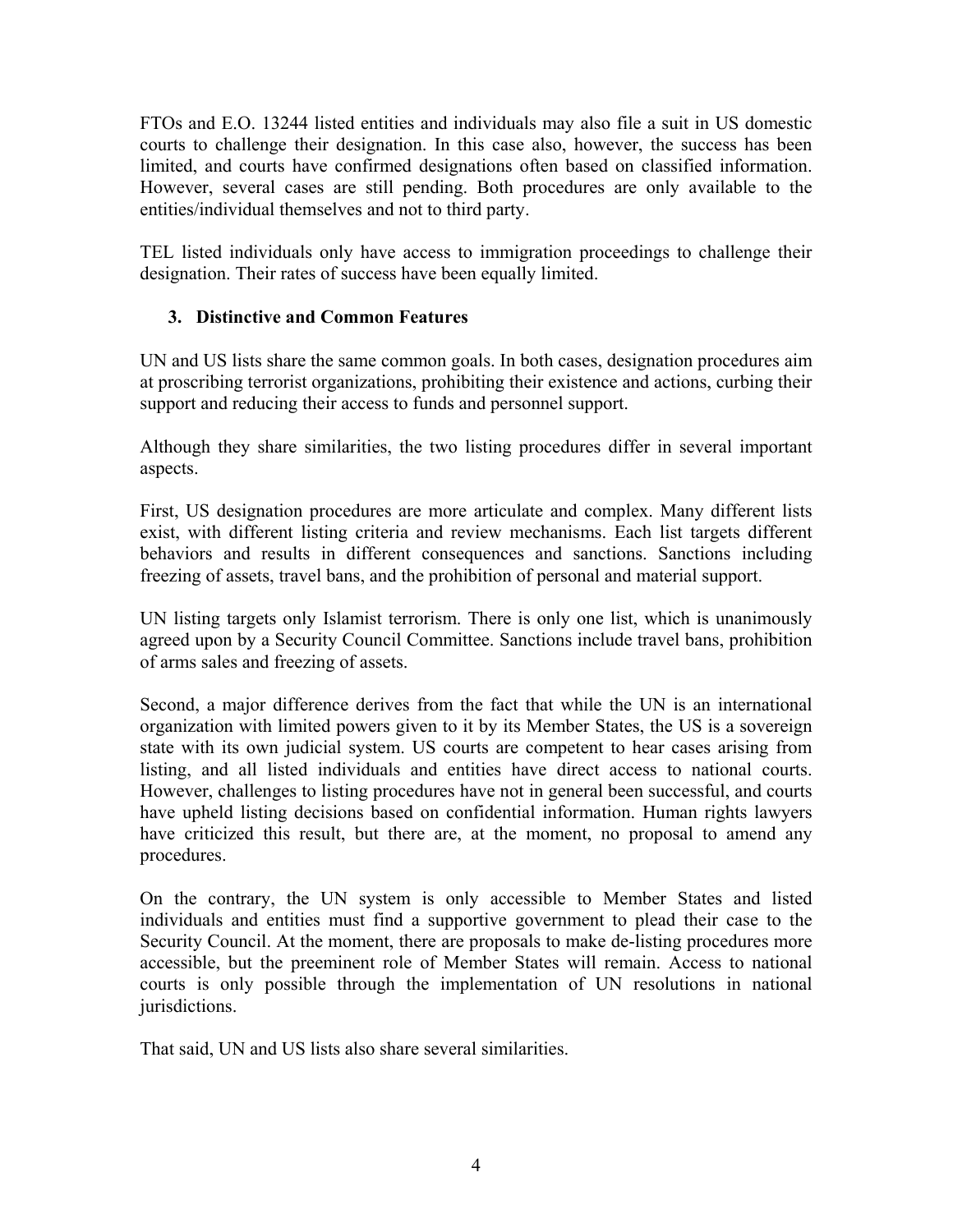First, entities and individuals to be listed play a very limited role in the listing process. They have no prior access to information and there is no space for providing evidence or rebut existing evidence before the listing procedure is completed.

Further both UN and US listing procedures leave only a limited space for reviews and delisting procedures. The UN de-listing and exemption procedures can only be accessed by a limited number of Member States and all decisions must be taken unanimously. US reviews are based on limited grounds. In both cases, few requests for reviews have been successful.

Further, both US and UN lists afford only a limited role of third parties, which is confined to exercising diplomatic pressure and lobbying. Similarly, there is no consideration for peace processes or other conflicts situations, though political considerations probably make part of decisions process for both UN and US lists.

Additionally, neither the US nor the UN lists allow any space for gradation or personalization of sanctions.

# **III. The List of the United Nations**

The United Nations maintains only one list (the '1267 Committee list' or 'the list') of names of individuals and entities that are linked to terrorist activities.

The list, which was introduced as part of the Taleban sanctions regime through Resolution 1267 (1999) of the Security Council, was subsequently amended and extended various times, especially in the aftermath of the September 11 attacks.<sup>1</sup> All Resolutions of the Security Council on this matter were taken under Chapter VII of the UN Charter, which makes them immediately mandatory for all UN Member States.

Resolution 1267 and successive Resolutions created a Security Council Committee<sup>2</sup> recently renamed the 'Committee Established Pursuant to Resolution 1267 (1999) Concerning al-Qaida and the Taliban and associated Individuals' ('1267 Committee' or 'the Committee') which oversees the implementation by States of the sanctions imposed by the Security Council on individuals and entities belonging or related to the Taliban, Usama Bin Laden and the Al-Qaida organization. The Committee maintains a list of individuals and entities for this purpose. Security Council Resolution 1526 (2004) requested the Committee to assume a central role in assessing information of the effective implementation of the sanction for the review of the Council.

In 2002, the Committee adopted guidelines which publicly clarified its composition, decision-making process and meeting procedures.<sup>3</sup> These guidelines are particularly interesting to properly assess the work of the Committee.

The Committee's membership consists of all the Members of the Security Council. Its membership changes yearly, except for the five permanent members. As a rule, the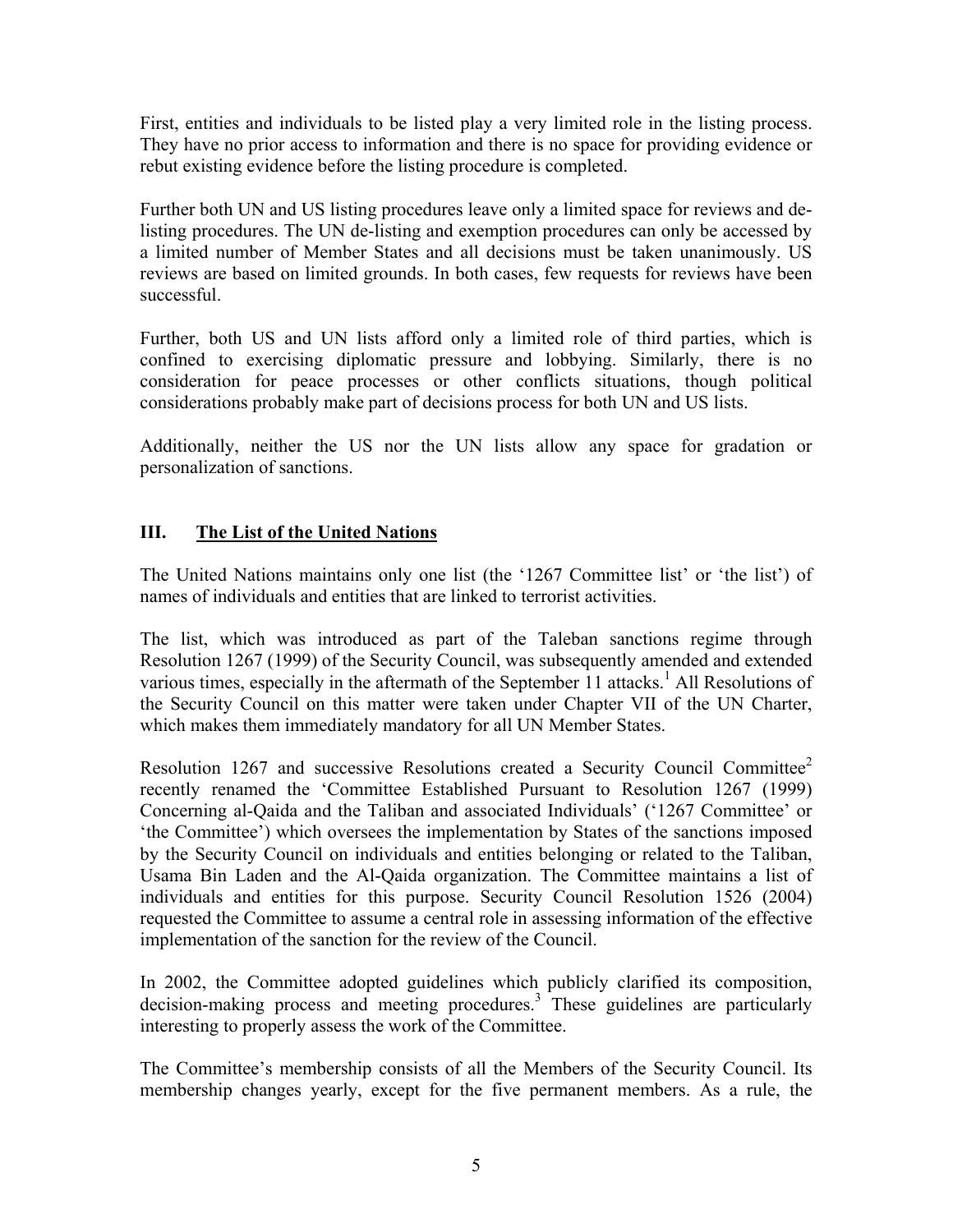Committee meets in closed sessions. However, the Committee can also invite other members of the United Nations to participate in its discussions, if their interests are specifically affected, or members of the Secretariat if their expertise and knowledge is requested. Non-Members of the Security Council can also request to send representatives to meetings of the Committee and may, upon request, meet with members of the Committee at other times for in-depth discussion of relevant issues.

Since its inception and as choice of one its first Chairman, most of the work of the Committee, as well as its decisions, have been completed at informal meetings. This makes it very difficult to evaluate its decisions and decision-making procedures of the Committee by outsiders, as no public records are available of informal meetings.<sup>4</sup>

The 1267 Committee is mandated to, *inter alia*:

- 1. Update regularly the 1267 Committee list;
- 2. Consider requests by all UN Member States for exemptions from the measures imposed by the resolutions and notifications thereof;
- 3. Request information from all UN Member States on their actions in application of the counter-terrorism resolutions, examine their reports on the implementation of sanctions and consider information brought to its attention by Members concerning noncompliance;
- 4. Consider requests by UN Member States for additional information and make relevant information available publicly;
- 5. Submit periodic reports to Security Council, and reports orally to the Security Council through its Chairman at least every 120 days.

It is worth emphasizing that the list kept by the United Nations is limited to individuals and entities linked to Al-Qaida and the Taliban regime, and is not a general list which is meant to include all forms of terrorism. In part, this is due to the fact that there is no agreed definition of terrorism in international law and the United Nations can only act and deal with very specific situations as mandated by its membership. As such, therefore, the scope of the UN list is much more limited than other national lists, including those kept by the US government.

The emphasis of the work of the Committee has shifted since its establishment in 1999. In fact, in the first period, from its formation to 2002, the Committee was mostly preoccupied with developing good practical mechanisms to implement the sanctions properly. In the period from 2002 to 2004, the Committee focused its attention on collaboration with Member States and solicited more pro-active information by States, especially for the formation and comprehensiveness of the 1267 Committee list. The focus of the Committee's work shifted substantially since then, and is now more focused on the development of guarantees for listed individuals and entities.

So far, only very few actions are available to UN Member States and listed subjects to review and appeal the Committee's decision. Once a name is entered in the 1267 Committee list, there are no periodic reviews and the entry in the list contains no review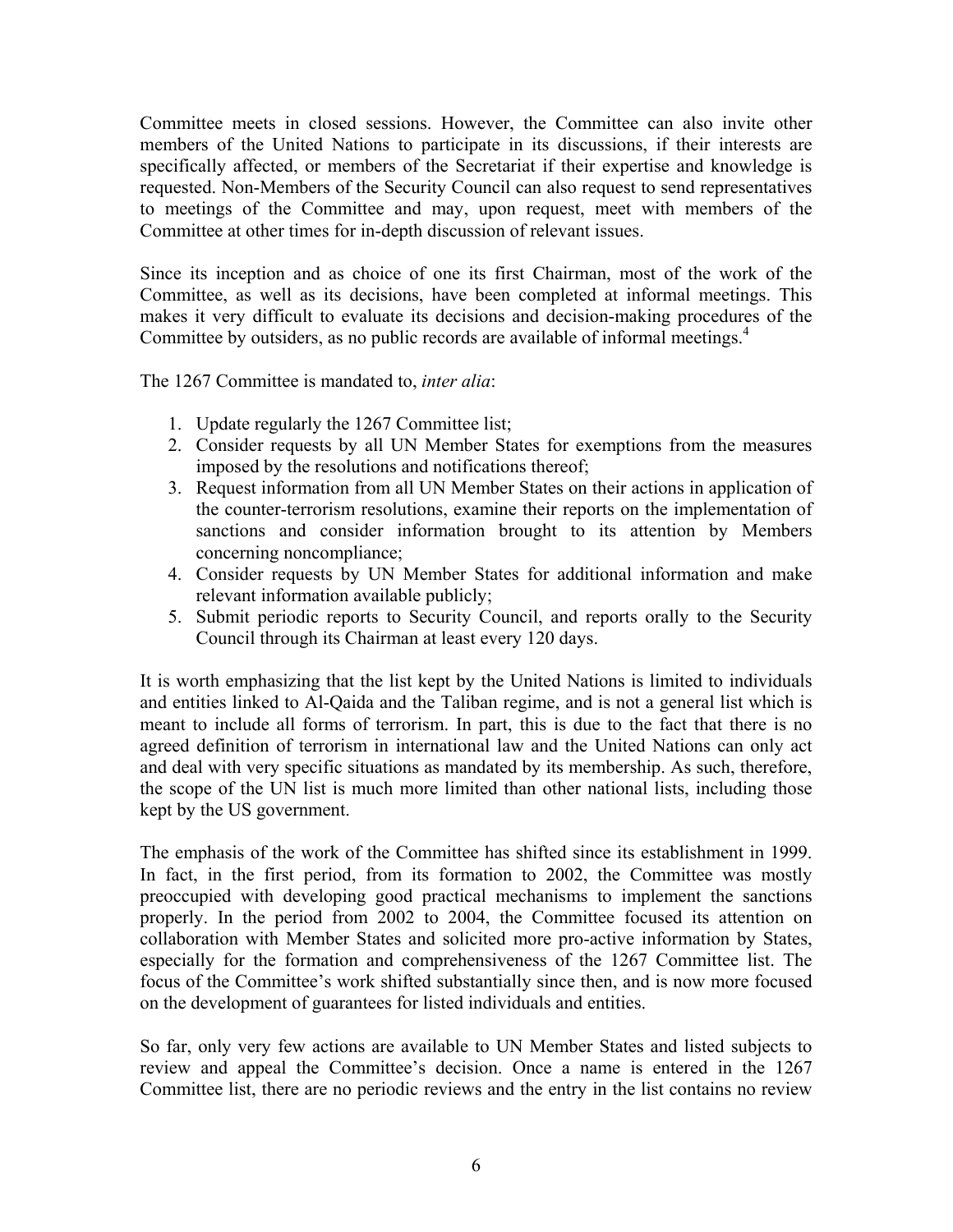or termination date. A recent proposal to allow an automatic review every five years is being discussed, together with a call by more than fifty Member States for more due process and transparency in listing and de-listing procedures.

The limited possibilities that UN Member States have to contest the listing of individuals and entities include exemptions and de-listing requests. First, in certain circumstances, UN Member States can notify or request certain exemptions of the application of the fund-freezing procedures. Second, they can propose a de-listing of listed subjects.

Further, a listed entity or individual also has only limited venues to challenge their inclusion in the list. First, they can plead to the State of citizenship or residence to initiate a de-listing procedure (diplomatic option). Second, they can initiate judicial proceedings in domestic courts (judicial option).

The rules of procedures applicable to listing, de-listing and other possible exemption and appeal procedures originating from the inclusion in the list are analyzed below.

# **Listing Criteria and Legal Effect of Listing**

The rules of procedure of the Committee include specific provisions for listing individuals and entities, which rely on the pivotal role of all UN Member States.

Through the inclusion of individuals and entities on the 1267 Committee list, the 1267 Committee can mandate all Member States to freeze the assets, prevent the entry into or the transit through their territories, and prevent the direct or indirect supply, sale and transfer of arms and military equipment with regard to the individuals/entities included on a list.

Specifically, as of its last 2005 amendments, all Member States must, for all entities and individuals whose names are included in the list:

(a) Freeze without delay the funds and other financial assets or economic resources [with respect to Al-Qaida, Usama bin Laden, and the Taliban and other individuals, groups, undertakings and entities associated with them], including funds derived from property owned or controlled, directly or indirectly, by them or by persons acting on their behalf or at their direction, and ensure that neither these nor any other funds, financial assets or economic resources are made available, directly or indirectly, for such persons' benefit, by their nationals or by any persons within their territory;

(b) Prevent the entry into or the transit through their territories of these individuals, provided that nothing in this paragraph shall oblige any State to deny entry or require the departure from its territories of its own nationals and this paragraph shall not apply where entry or transit is necessary for the fulfillment of a judicial process or the Committee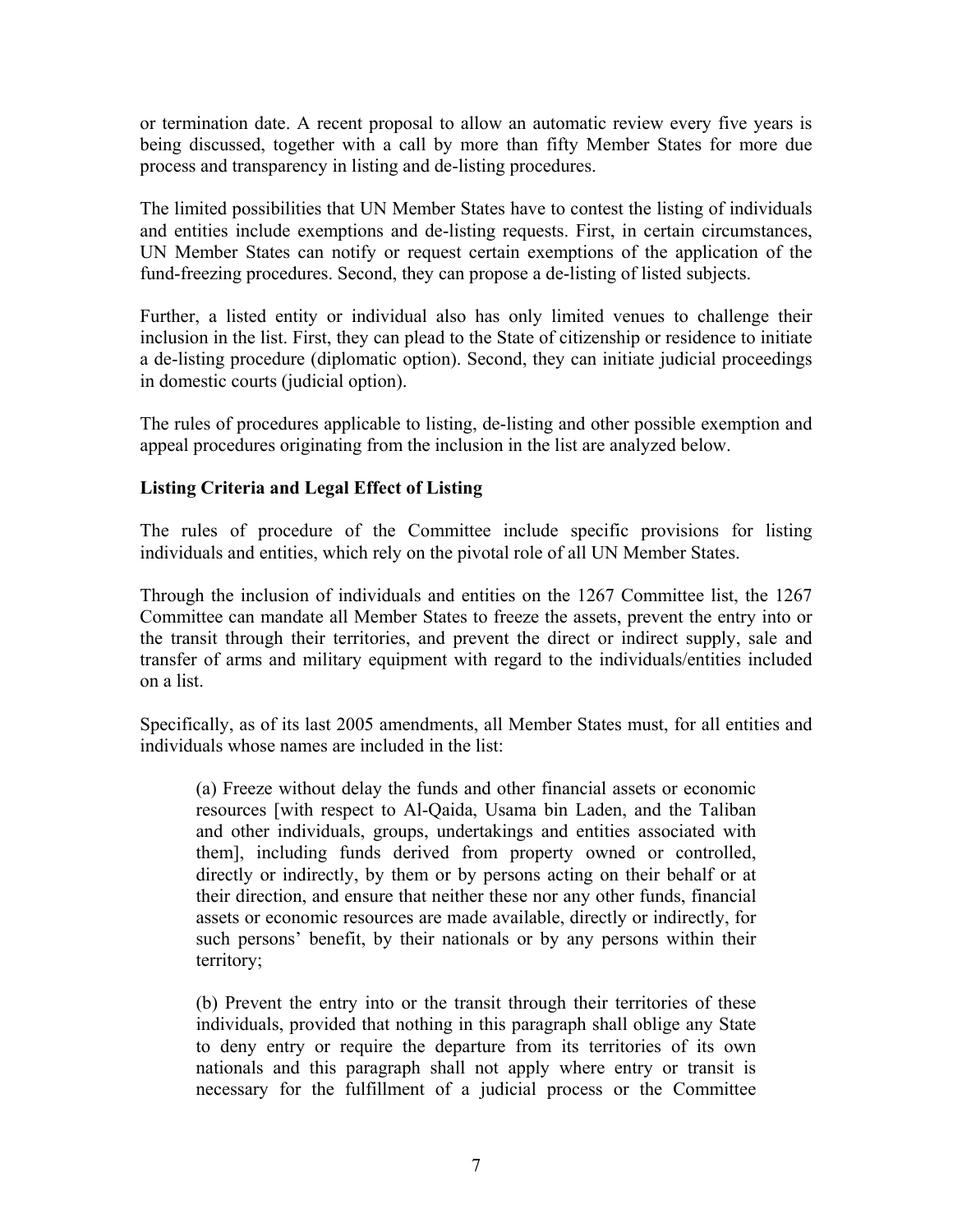established pursuant to resolution 1267 (1999) determines on a case bycase basis only that entry or transit is justified;

(c) Prevent the direct or indirect supply, sale or transfer, to these individuals, groups, undertakings and entities from their territories or by their nationals outside their territories, or using their flag vessels or aircraft, of arms and related materiel of all types including weapons and ammunition, military vehicles and equipment, paramilitary equipment, and spare parts for the aforementioned and technical advice, assistance, or training related to military activities.<sup>5</sup>

Individuals and groups that support or are associated with Al-Qaida, Usama bin Laden or the Taliban as well as entities or undertakings that are owned or controlled, directly or indirectly by Al-Qaida, Usama bin Laden or the Taliban are eligible for designation by the 1267 Committee.

Security Council resolutions also specifically qualify the meaning of 'associated with' Al-Qaida, Usama bin Laden or the Taliban, which include:

- 1. Participating in the financing, planning, facilitating, preparing, or perpetrating of acts or activities by, in conjunction with, under the name of, on behalf of, or in support of Al-Qaida, Usama bin Laden or the Taliban;
- 2. Supplying, selling or transferring arms and related materiel to Al-Qaida, Usama bin Laden or the Taliban;
- 3. Recruiting for Al-Qaida, Usama bin Laden or the Taliban; or
- 4. Otherwise supporting acts or activities of Al-Qaida, Usama bin Laden or the Taliban, or any cell, affiliate, splinter group or derivative thereof.

#### **Listing Procedure**

The introduction of a name on the list is proposed by any UN Member State directly to the 1267 Committee, and the Committee has also encouraged the submission of names as well as other additional information by all UN Member States.

The proposing State must provide to the Committee a statement of case describing the basis of the proposal. The statement should include a narrative description of the information that forms the basis or justification for taking action and to the extent possible, relevant and specific information to facilitate their identification by competent authorities, including, for individuals: name, date of birth, place of birth, nationality, aliases, residence, passport or travel document number; and, for groups, undertakings or entities: name, acronyms, address, headquarters, subsidiaries, affiliates, fronts, nature of business or activity, leadership. Any modification and addition to the list must be communicated expeditiously to all State Members and included on the Committee's website.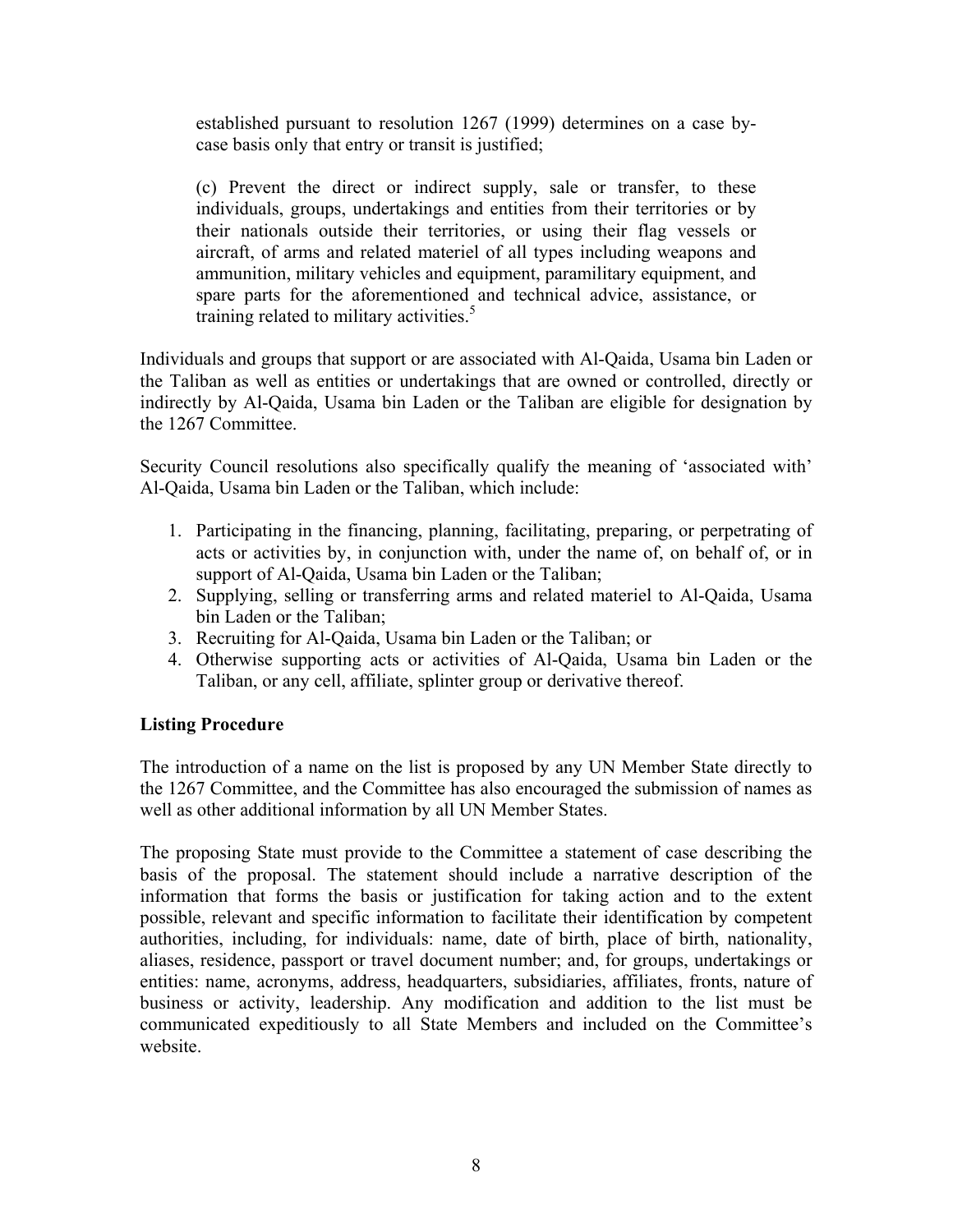The Committee has five days to object to the inclusion of a new name on the list. In the absence of an objection within this timeframe, the new name is added to the list. However, Committee Members can also request a 'hold on' on a specific listing request, as a consequence of which the five-day time limit is suspended.

As of March 2006, 31 Member States have proposed names for listing. The proposals were not limited to Security Council members, but included all UN Members. There are, however, no public statistics available detailing which Member States have submitted proposals, nor if and when listing proposals have been put on hold.<sup>6</sup> Thus, it is impossible to know if Committee Members have been more active than non-Committee Members in requesting listing and de-listing.

Similarly, there is no formal standard of proof for assessing the information relating to listing procedures, although all decisions must be taken unanimously. In fact, individual decisions are taken at the level of capitals. Entities and individuals are included in the list for their alleged terrorist activities; the entire process is a political process, not a judicial one.

The Committee also agreed that the statement of case submitted by the designating State could be used by the Committee itself to respond to queries from UN Member States whose nationals, residents or entities have been included in the List. The Committee could also decide on a case-by-case basis to release the information to other parties, with the prior consent of the designating State, for example, for operational reasons or to aid the implementation of the measures. Other UN Member States could also continue to provide additional information which would be kept on a confidential basis within the Committee unless the submitting State agrees to the dissemination of such information.

The UN list consists of five sections:

- 1. The list of individuals belonging to or associated with the Taliban;
- 2. The list of entities belonging to or associated with the Taliban;
- 3. The list of individuals belonging to or associated with the Al-Qaida Organisation;
- 4. The list of entities belonging to or associated with the Al-Qaida organization;
- 5. Individuals and entities that have been removed from the list pursuant to a decision by the 1267 Committee.

Each section contains information on entities and individuals including names, addresses, aliases, nationality and relationships with other listed subjects.

Other Member States as well as regional and international organizations can provide additional information to update the existing information of the consolidated list. The Committee may also request further information from all states and organizations.

All information received by the Committee is reviewed by the Monitoring Team, a subcommittee first established under Resolution 1636 (2001) as a mechanism to monitor the implementation of measures imposed by Res. 1267 and subsequent resolutions. The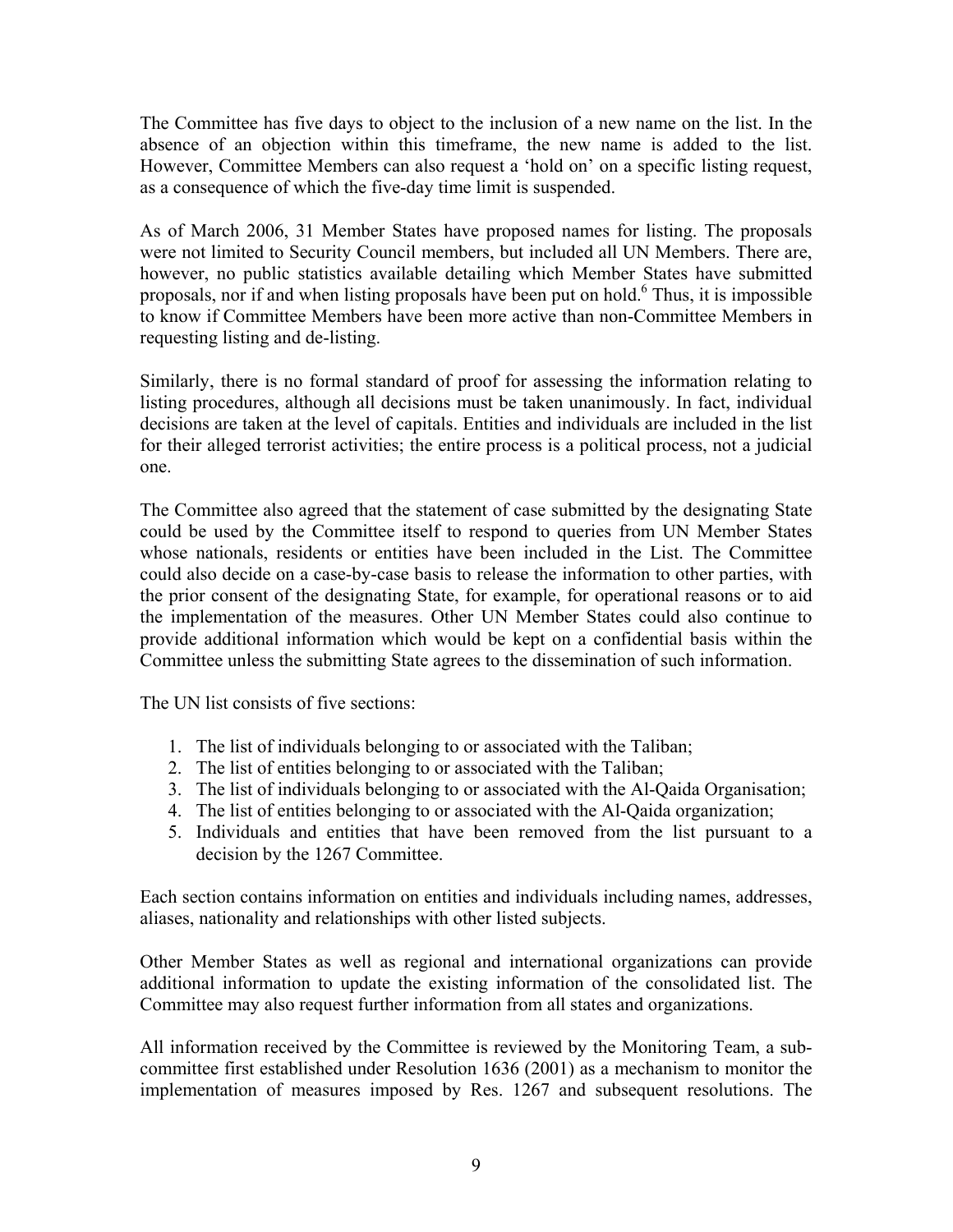Monitoring Team consists of independent experts, not diplomats. The Team is mandated to monitor the implementation of all the measures imposed by the relevant resolutions, including in the fields of arms embargoes, counter-terrorism and related legislation and – because of the link to the purchase of arms and financing of terrorism - money laundering, financial transactions and drug trafficking. The Committee may also invite the Monitoring Team to attend its meetings.

If it is decided that new information provided will not be included in the consolidated list, such information will be stored by the Monitoring Team in a database for its use and for the use of the Committee. The Committee may share this information with Member States whose nationals, residents or entities have been included on the list, and may be released to other parties on a case-by-case basis.

In an effort to increase due process, the Committee is also mandated to request all relevant UN Member States to inform, once the listing is in place and to the extent possible, and in writing where possible, individuals and entities included in the Consolidated List of the measures imposed on them, the Committee's guidelines, and, in particular, the listing and de-listing procedures and certain exceptions provided for in Resolution 1452 (2002).

As of the end of March 2006, the list contains the names of:

- 1. 42 individuals belonging to or associated with the Taliban;
- 2. 1 entity belonging to or associated with the Taliban;
- 3. 208 individuals belonging to or associated with the Al-Qaida organization;
- 4. 122 entities belonging to or associated with the Al-Qaida organization.

The list was last updated on February 22, 2006.<sup>7</sup>

The guidelines contain no provisions for a periodic review of the list. Moreover, listings have no expiration date: once a name is included on the list, there are only limited mechanisms for deleting it. In fact, even the names of deleted entities and individuals continue to be published in the list in a separate section. However, proposals to introduce periodic reviews are pending.

During the listing process, the entity or individual to be listed plays no role: it has no access to information and no capacity of rebutting any assertion. This decisions was taken because Committee Members decided that pre-notification of listing would undermine the effect of the sanction by allowing capitals to be moved.

No other third party, besides Member States, has a role to play in the listing procedures.

# **De-listing and Review Procedures: Requests for Exemptions**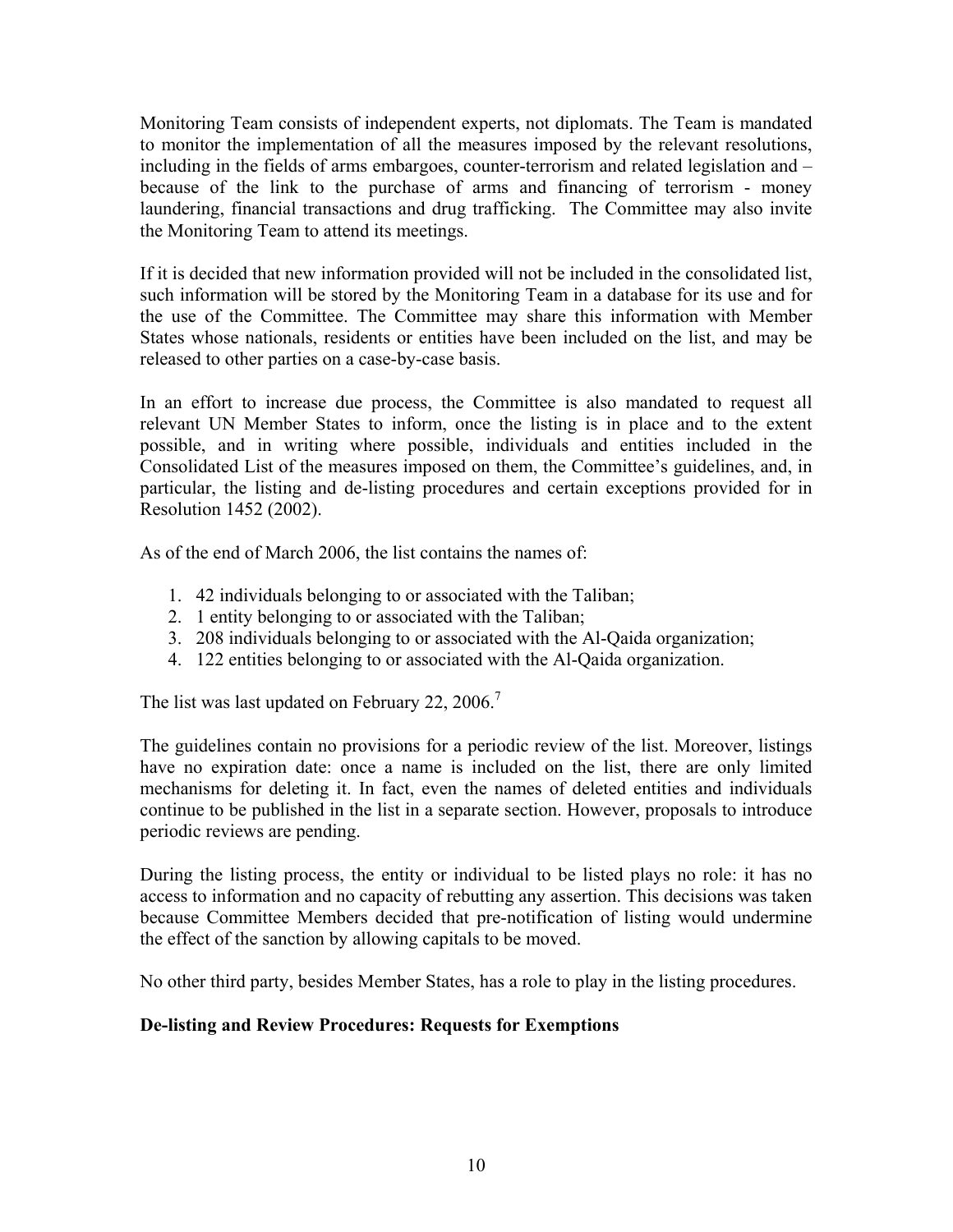Security Council Resolution 1452 (2002) introduced certain exceptions into the 1267 Committee sanctions regime. Specifically, Res. 1452 provides for two distinct kinds of exemptions to the application of the sanctions.

First, any UN Member State can notify the Committee of their intention to authorize access to frozen funds or other financial assets or economic resources to cover basic expenses. Such expenses include:

payments for foodstuffs, rent or mortgage, medicines and medical treatment, taxes, insurance premiums, and public utility charges, or exclusively for payment of reasonable professional fees and reimbursement of incurred expenses associated with the provision of legal services, or fees or service charges for routine holding or maintenance of frozen funds or other financial assets or economic resources.<sup>8</sup>

The Member State must notify the 1267 Committee of any decisions of granting an exemption, but it is important to note that it is for the Member State only to determine whether such expenses are within the meaning of the Resolution. The Committee, through the UN Secretariat, will inform the submitting State of receipt of the notification and the Committee's position within 48 hours. In the absence of a negative decision by the Committee within 48 hours of such notification, the exemption is deemed approved. It is not clear what procedures must be followed in the event of a negative decision by the Committee. The guidelines provide none, and there is no published case study on this matter

A second type of exemption is provided in the same Resolution 1452. Any UN Member can request the Committee to approve exemptions that are necessary for extraordinary expenses. In this case, however, the necessity of such expenses must be specifically approved by the Committee. The Member State must request an exemption and provide to the Committee sufficient supportive evidence of the necessity of proceeding with authorization of extraordinary expenses. The Committee has no time limit to provide its reply and approval is based on whether such exemption request is deemed appropriate. The discretionary power of the Committee is extensive and no reconsideration procedure is available if a request is denied.

Notifications and requests should include, as appropriate, the following information: the name and address of the Recipient as well as its relevant bank details, the purpose of the payment, the amount and number of installments, the payment starting date, whether the payment will be made by bank transfer or direct debit, interests will be given, the specific funds being unfrozen and other information as necessary.

As of March 2006 and since its inception, the Committee had received 29 requests for exemptions, involving 23 individuals and two entities, 25 of these were approved, one was withdrawn after the Committee asked for additional information, and three are under consideration. The approved requests authorized payments for a variety of items, including: 17 for basic expenses and accommodation, 2 for extraordinary expenses, 6 for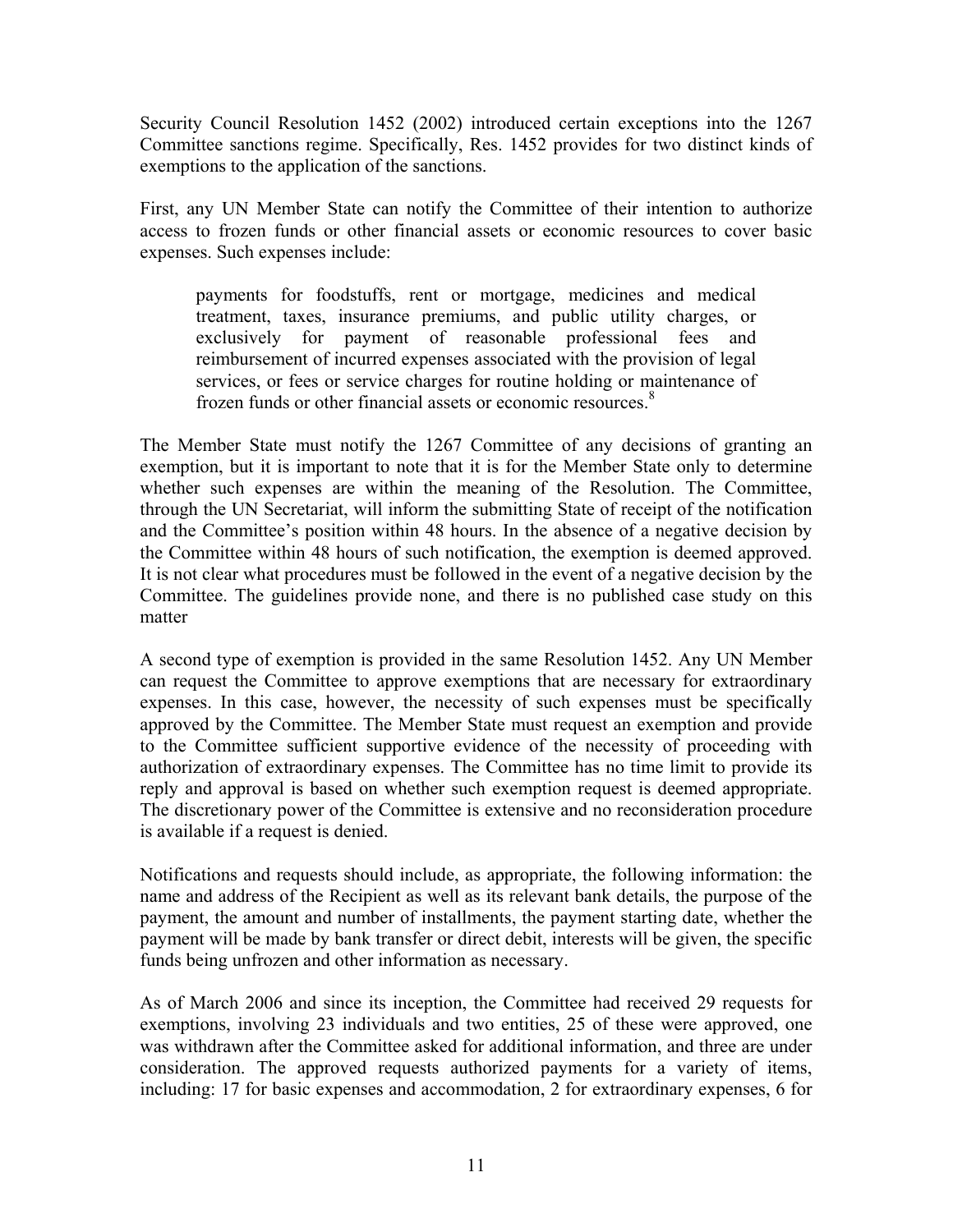legal representation, and one each for miscellaneous bank charges, the sale of a home to settle an outstanding mortgage debt and expenses of an ongoing business. The first request on behalf of a designated entity (a Hotel in Italy) was accepted in January 2006.<sup>9</sup>

Exemption mechanisms provide UN Member States with a simple tool for granting payments to listed subjects for certain important basic expenses. For example, few listed organizations were allowed to provide humanitarian relief in Afghanistan in 2001. However, as noted above, there are no control mechanisms to assess the decisions of the Committee. Exemption requests and notification can be denied without explanation, and Member States have no recourse against a Committee's decision. Finally, because of the *modus operandi* of the Committee, only limited documentation is available to external scrutiny. Assessing the decision-making process of the Committee remains difficult.

Both exemption mechanisms should, however, be kept in mind as a possibility by a thirdparty to request specific exceptions, through the diplomatic role of a Member State, to Committee sanctions. This may be especially useful for certain activities by NGOs providing humanitarian relief.

#### **De-listing and Review Procedures: Request for De-listing**

The Security Council and the 1267 Committee have become increasingly aware of the need to develop appropriate procedures to ensure the possibility of de-listing of groups and individuals included in the 1267 list.

Listing and de-listing guidelines were first issued in a Statement by the Chairman of the 1267 in 2002, and were later included in the guidelines adopted by the 1267 Committee on November 7, 2002 and further amendments.<sup>10</sup> De-listing was also identified as one the issues that needed further consideration by the Committee in its 2005 Annual Report.<sup>11</sup>

Further, in its latest 2005 Resolution, the Security Council requested the Committee to continue its work on the Committee's guidelines, including on listing and de-listing procedures, and implementation of resolution 1452 (2002).

The Committee's guidelines include a specific five-step procedure for de-listing individuals and entities:

- 1. The individual, group, undertaking or entity ('the petitioner') may petition the government of residence and/or the government of citizenship to request a review of the case and support for de-listing. The petitioner must provide justification for the de-listing request, including all relevant information;
- 2. The petitioned government reviews the information and request, and then approaches the government that proposed the list designation originally (the 'designating government') to seek additional information and consult on the delisting request;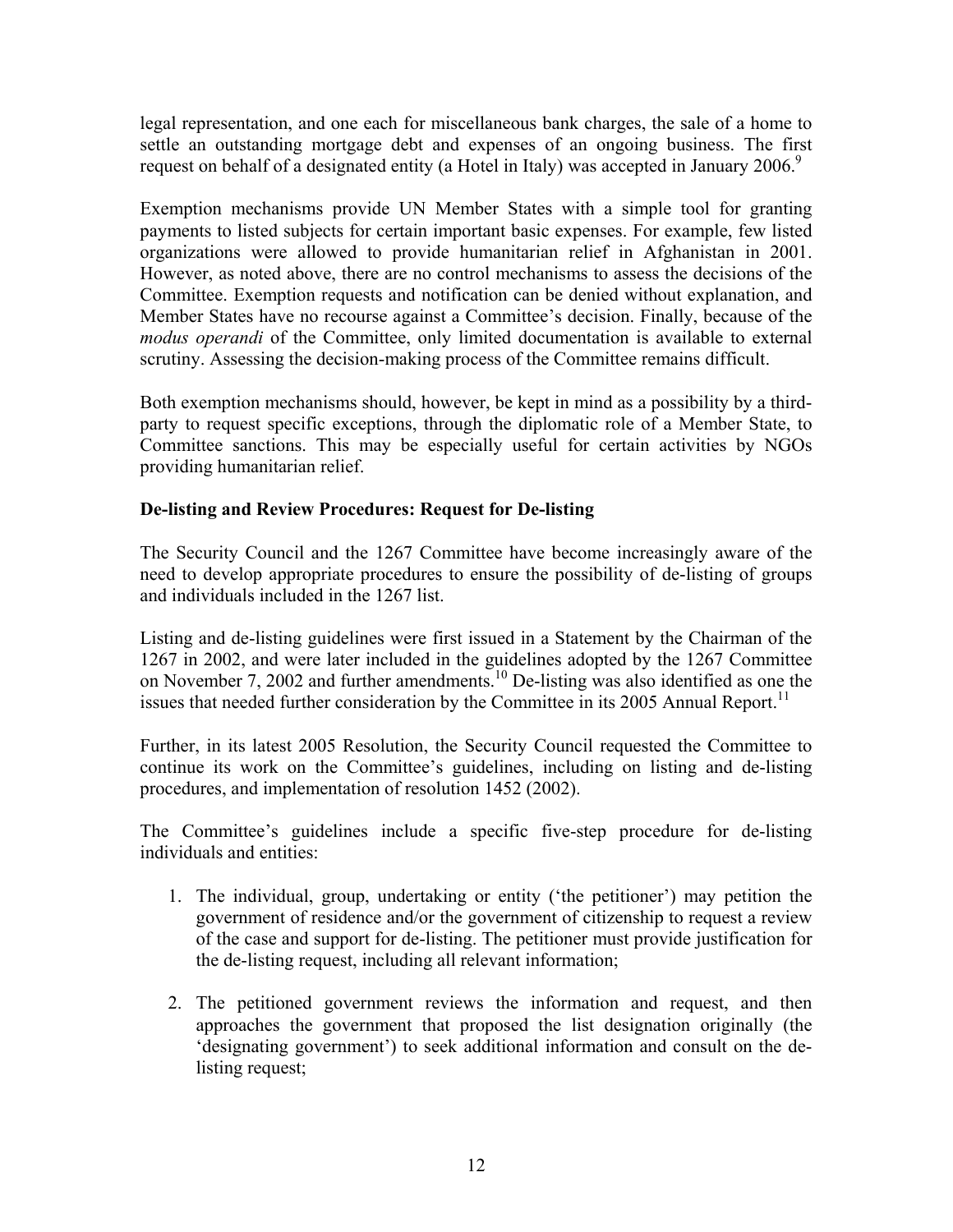- 3. The designating government can request additional information from the petitioner's country of citizenship or residency. The petitioned and the designating government may, as appropriate, consult with the Chairman of the Committee during the course of their bilateral consultations;
- 4. If, after reviewing all the information, the petitioned government wishes to pursue a de-listing request, it should first seek to persuade the designating government to submit jointly or separately a request for de-listing to the Committee. However, even without an accompanying request from the original designating government, the petitioned government can submit a request for de-listing to the Committee, pursuant to the no objection procedure;
- 5. Upon receiving the request of de-listing, the Committee must reach decisions by consensus of its members. If consensus cannot be reached on a particular issue, the Chairman will undertake such further consultations as may facilitate agreement. If, after these consultations, consensus still cannot be reached, the matter may be submitted to the Security Council. Given the specific nature of the information, the Chairman may encourage bilateral exchanges between interested Member States in order to clarify the issue prior to a decision.<sup>12</sup>

The de-listing procedure is very important and it does guarantee a certain amount of scrutiny of the Committee's decisions. However, it is an imperfect system and includes several weaknesses.

First, It should be emphasized that listing and de-listing are not judicial processes but diplomatic ones. The authority to list and de-list remains solely on governments, and political negotiations play an important role in both getting on and off the list. De-listing remains a diplomatic option: it can only be initiated by a UN Member State. Individuals and entities have no direct access to the Committee. A de-listing request can only be made by the State of residence, or the State of nationality of the listed subject. If neither is sympathetic to the request of the listed subject, its request will not go forward. Moreover, the fact that the requesting state is urged to contact the designating government to reach an agreement on the de-listing request increases the complexity of the de-listing procedure and boosts the role of the designating government.

Second, de-listing has strict yet vague procedures. For example, the procedure for decision-making is very strict: all decisions on de-listing must be taken unanimously, which means that every member of the Committee maintains a power of veto on any delisting request. However, procedures are also vague, as it is not clear which kind of information listed subjects must provide to make their case for de-listing. The documents upon which the Committee relied for listing an entity are normally not accessible to non-State actors, which makes rebutting refuting them difficult. Further, the Committee does not have a set time-limit to decide on a de-listing request, and decisions can be postponed at leisure. Moreover, even if a listed subject is de-listed, their names and personal information continue to be publicly available on the 1267 Committee web-site.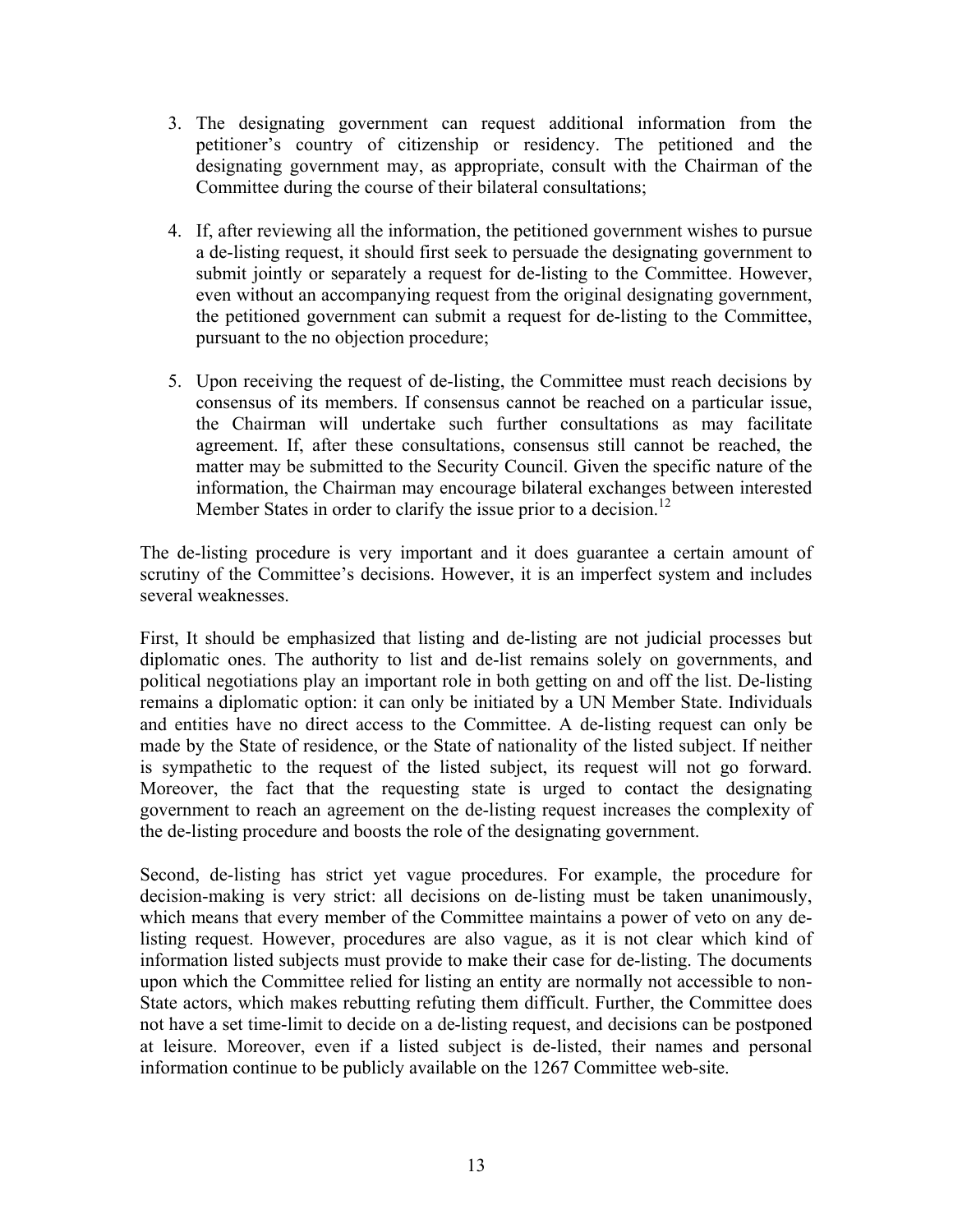Third, the procedures for de-listing are not transparent. There are no records of de-listing hearings or meetings, and decisions on de-listing are issued as very brief press releases.<sup>13</sup> Since its inception, only 8 individuals and 11 entities have been de-listed. There is no information available on the number of de-listing requests that have been submitted, so assessing how many requests for de-listing have been accepted is difficult.

The example of three Swedish citizens of Somali origins is emblematic to show the difficulties faced by listed individuals and entities that wish to undertake a de-listing procedure.

In November 2001, three Swedish citizens and one Swedish entity (al-Barakaat International Foundation, a money transfer company serving the Somali diaspora) were included in the 1267 Committee list on a request from the US government. The listed subjects referred their case to the European Court of Justice, the European Parliament and the UN Human Rights Committee. Sweden decided to take up their case in 2002 and contacted the US government to submit a joint de-listing request. However, the US only agreed to support the request after two of the listed individuals agreed to sign a statement to the US authorities that they never had been and never would be involved in the support of terrorism, and that they would cease all contacts with Al-Barakaat. The US and Sweden then requested a de-listing action, which was granted in August 2002 for the two individuals.14 The other individual and the entity itself are still included in the UN list. The cases of one individual and of Al-Barakaat International Foundation were dismissed by the European Court in September 2005.

Another similar case is that of two Swiss citizens of Egyptian origin, whose names were included in the list in 2001 because they were sitting on the board of a designated entity. The Swiss authorities investigated their situation and concluded that there was no evidence that suggested that they were linked to international terrorism. However, they had difficulties convincing US authorities, who had sponsored the listing, of their case. The two names were finally de-listed only in January  $2006$ .<sup>15</sup>

These precedents show that obtaining a de-listing is not an easy endeavor, as it involves the synergetic action of several actors. It also shows that the designating State maintains significant power over any de-listing request.

The importance of fair de-listing procedures has been acknowledged by the Monitoring Team and by many UN Member States. In fact, the Monitoring Team reported in 2005 that during the course of bilateral meetings, several Member States had expressed their hesitation regarding the submission of names themselves for listing because of their concern over the lack of a robust de-listing mechanism, and because they were confronted with domestic challenges on the compatibility of the sanctions regime with fundamental rights.<sup>16</sup> The Monitoring Team reported also that more than fifty States raised the need for due process and transparency in listing and de-listing procedures to the President of the Security Council.<sup>17</sup>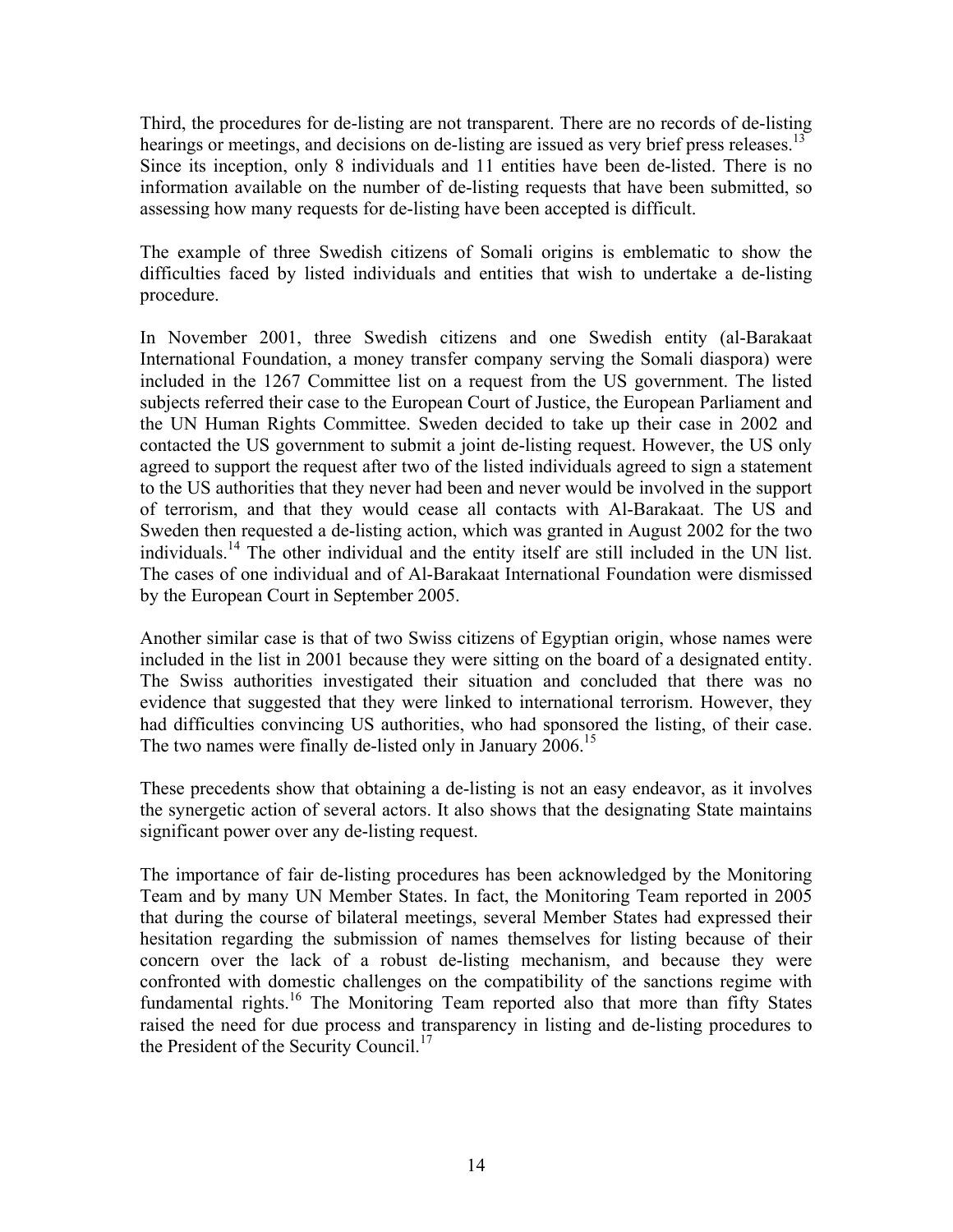In its 2005 Report, the Monitoring Team proposed several changes to the de-listing procedures that would address many of the procedural concerns expressed by Member States and in this report.<sup>18</sup> The proposed amendments include: the obligation by all requested State to forward a de-listing request to the Committee for its consideration; expanding the number of Member States that could submit de-listing requests to the designating State and possibly other States; imposing a time-limit for the Committee to decide on a de-listing request. These changes would improve the access to the de-listing procedures and improve the transparency of the decision-making process.

The precedents examined above also demonstrate that an explicit renunciation of terrorism activities could be useful to expedite the de-listing process. Following this example, de-listing could also be made available to those subjects that explicitly and publicly renounce terrorist activities, as well as to those subjects that were found to be wrongly designated. Other proposals also include the creation of an ombudsman office to deal with listing and de-listing issues.

To conclude, de-listing procedures are important because they guarantee some form of appeal to the decision of the Committee to include an individual or an entity in their list. However, as it stands now, de-listing has many limitations, mostly deriving from the fact that the Committee is a political and diplomatic organ, and not a judicial one.

In sum, it is important that both the Security Council and the 1267 Committee have identified listing and de-listing procedures as priority issues to be examined. Similarly, the work of the Monitoring Team is going in the right direction of guaranteeing more transparency and access to de-listing procedures. It is importantto continue to monitor the situation and ensure that the changes proposed by the Monitoring Team are included in the de-listing procedure.

#### **Litigation in National Courts**

Listed individuals and entities also have a direct, thought limited, mechanism to challenge the decision of the Committee to include their name in the list: domestic litigation. In fact, although, as seen above, there is no direct judicial recourse to the decisions of the Security Council Committee, it is possible for individuals to resort directly to their national courts to challenge the implementation of the listing decision of the 1267 Committee by a specific country or by the European Union. Thus, already in 2001, two cases were brought to the European Court of First Instance against the implementation by the EU of UN Security Council sanctions concerning alleged terrorists. As of the end of 2005, at least fifteen cases challenged directly the inclusion of individuals and entities in the 1267 Committee list in many different jurisdictions, including European Union courts, Belgium, Switzerland and Pakistan.<sup>19</sup> The outcomes of these litigations have been mixed, and none have been successful in securing a de-listing.

A case brought in front of the Belgian courts by two Belgian citizens is particularly interesting. The two individuals were listed in 2002, and sued Belgium asking the government to seek their de-listing by the United Nations and, consequently, the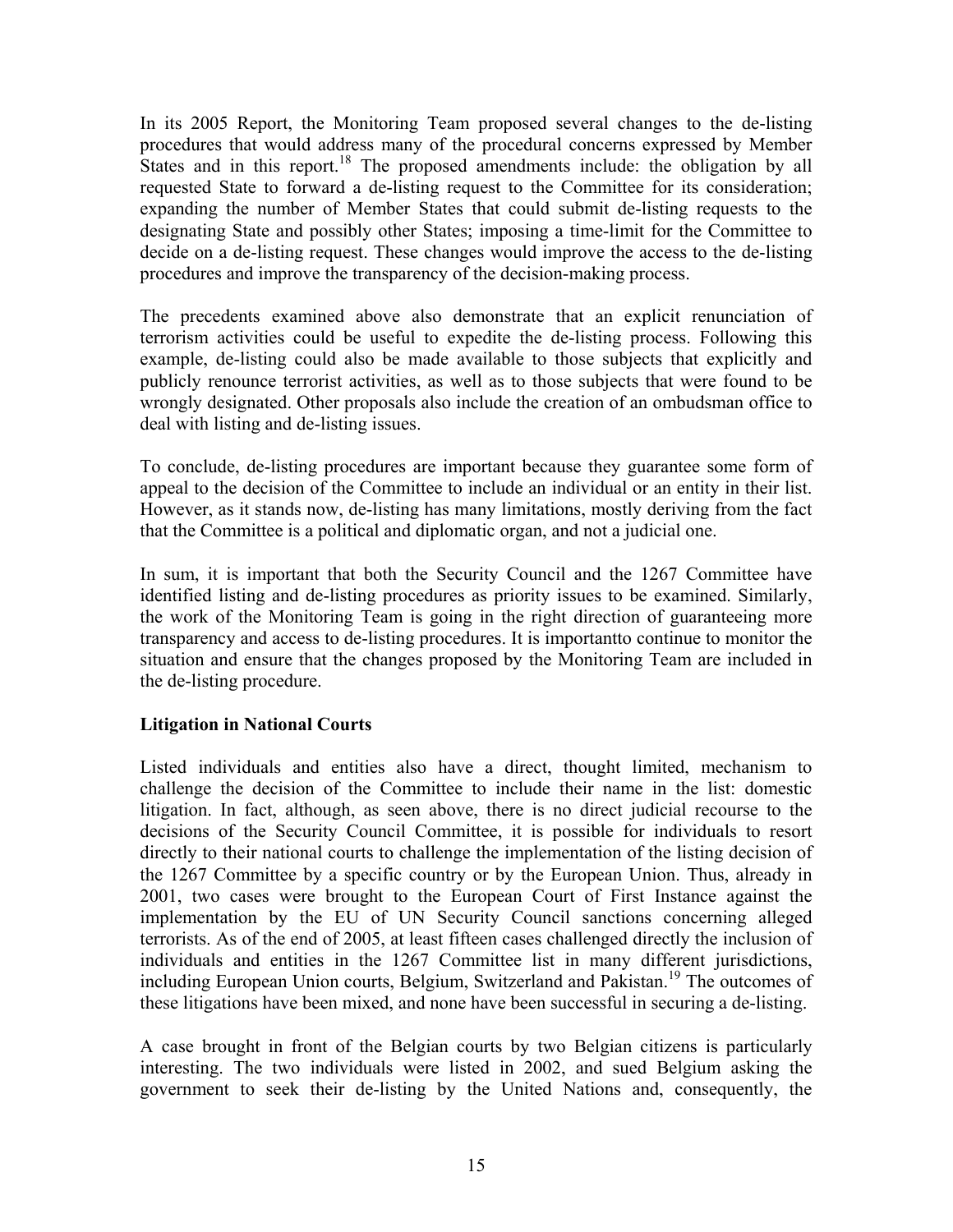European Union. After lengthy litigation, the Court rejected the Belgian government's defence. The Court reasoned that it lacked jurisdiction to interfere with decisions by the United Nations, and recognised that Belgium could only de-list its citizens if the United Nations did it first. However, the Court concluded that because the two individuals had not been indicted after two and half years of investigation, Belgium had to initiate delisting procedures in front of the UN Committee, under the penalty of a daily fine for delay in performance. This judgment dates February 11, 2005, however, as of today, the two individuals are still listed in the 1267 Committee list.

Similarly, in a case brought on behalf of a Swiss listed entity seeking an end of criminal investigations which ensued from the inclusion of the entity on the UN list in 2001, a Swiss Court ruled in 2005 that the Swiss prosecutor had to either bring criminal charges or drop the case. As the prosecutor did not have sufficient evidence to pursue the case, he decided to stop the investigation. However, Switzerland continues to freeze the entity's assets because, as of today, its name is still included in the UN list.

All of the cases heard in front of the European Court of First Instance have been dismissed or are still pending in front of the Court of First Instance or the European Court. In the interim, however, the European Court found that it had to respect the decisions of the UN Security Council. It ruled that courts could review Security Council decisions to ensure that they comply with internationally recognized fundamental norms of human rights from which neither Member States nor the United Nations may derogate, but that the de-listing process provided fair trial and effective judicial remedy to all listed subjects.

Many cases, including the ones in Pakistan and Turkey are still pending. The Italian case was denied for want of jurisdiction and no appeal was launched.

#### **Conclusion**

The UN 1267 Committee list is a political instrument that allows Member States to impose sanctions on certain individuals and entities that are deemed to be involved in Islamist terrorism. The process is not a judicial one, and it should not be assessed as such. However, it is collegial, and all listing and de-listing decisions must be taken unanimously be all Committee members (i.e. Security Council members).

The role of non-State parties is limited, and is confined to lobbying and advocacy at the UN and at the national level, and no official role exists. Similarly, the role of listed individuals and entities is limited, as all decisions and requests must be made through the interface of a UN Member State.

Despite these limitations, it is important to note that the 1267 Committee is evaluating several useful proposals to make the de-listing process more transparent and to provide due-process guarantees.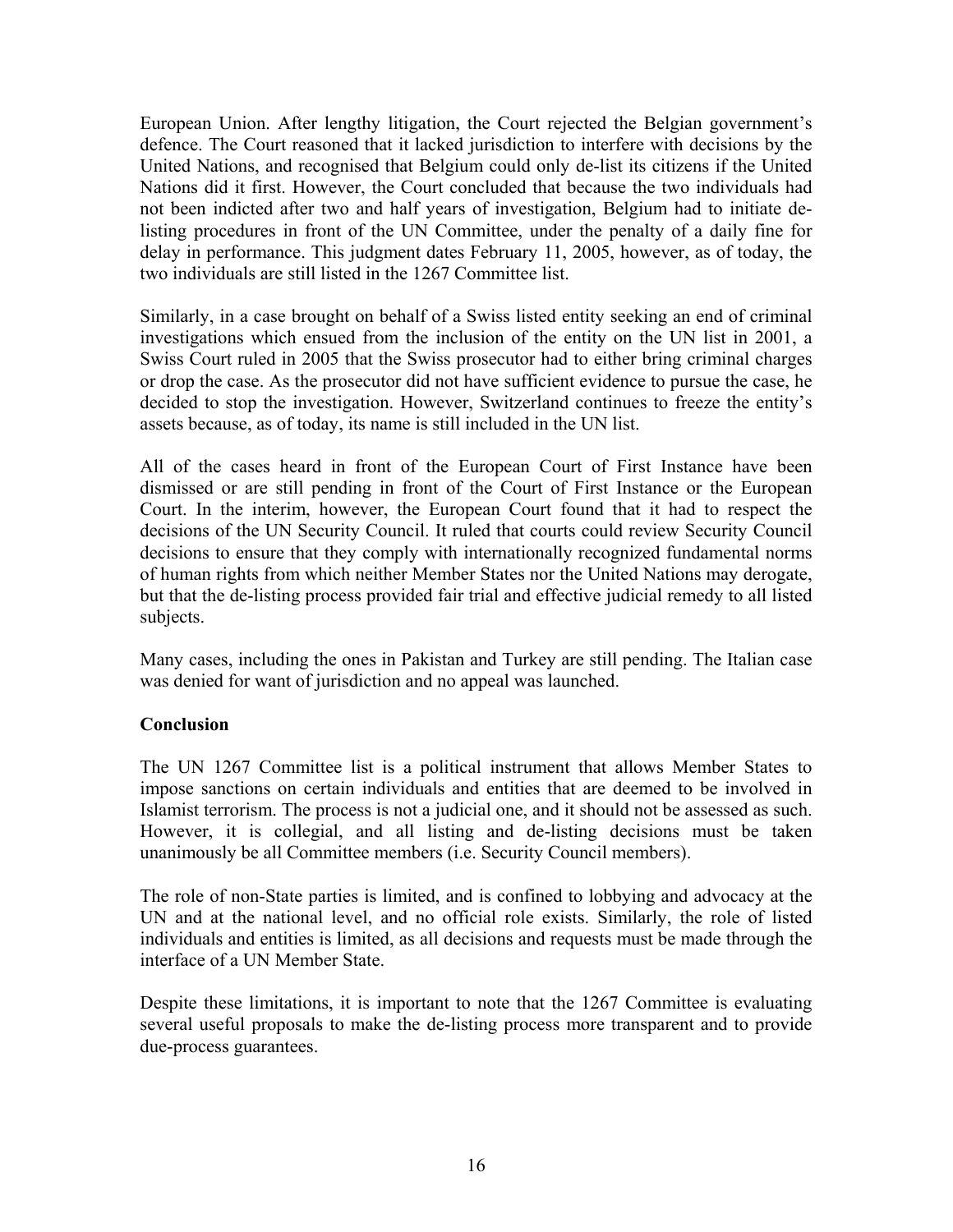# **IV. Terrorist Lists Kept by the United States**

US law contains several provisions in relation to terrorist-watch lists. These provisions are significantly more complex than the ones establishing the UN list. At least three lists and their effects should be considered: first, the Foreign Terrorist Organization list (FTO list), the Terrorist Exclusion List (TEL list) and the Executive Order 13224 list (E.O. 13224 list).

These lists are not without confusion, and some of them overlap. For example, all FTOs are also designated under Executive Order 13244. However, because, FTO designation includes the immigration consequences of TEL designation, there is no need to designate FTOs under the TEL. Several organizations were first designated under TEL and subsequently as FTOs.

# **1. The Foreign Terrorist Organization List**

Foreign Terrorist Organizations (FTOs) are foreign organizations designated in accordance with section 219 of the Immigration and Nationality Act (INA), as amended by the 2001 Patriot Act.<sup>20</sup> Inclusion in the FTO list provides the most serious consequences in US law, ranging from assets freezing, visa withholding and prohibition to receive material support.<sup>21</sup> As of the end of 2005, 42 FTOs have been listed in accordance with this legislation. The list contains mostly Islamic groups (e.g. Islamic Jihad), some Communist groups (e.g. Communist Party of the Philippines) and other groups that fit the definition of the law (e.g. ETA).

#### *Listing Criteria*

Under the provision, the Secretary of State in consultation with the Secretary of the Treasury and with the Attorney General can determine that an organization is a Foreign Terrorist Organization (FTO), if three criteria are fulfilled. Namely:

- 1. It is a foreign organization;
- 2. It engages in terrorist activity;
- 3. Its activity threatens the security of U.S. nationals or US national security (national defense, foreign relations, or the economic interests).

#### *The Listing Procedure*

The process for listing an organization as an FTO is complex and involves three US Government departments, and a final overview by Congress. The Secretary of State is in charge of the process.

At first, the office of the Coordinator for Counterterrorism in the State Department (S/CT) identifies the groups to be included in the list based upon their past and planned activities and using both public and classified information. Based upon this information, the S/CT subsequently prepares an 'administrative record' for the Secretary of State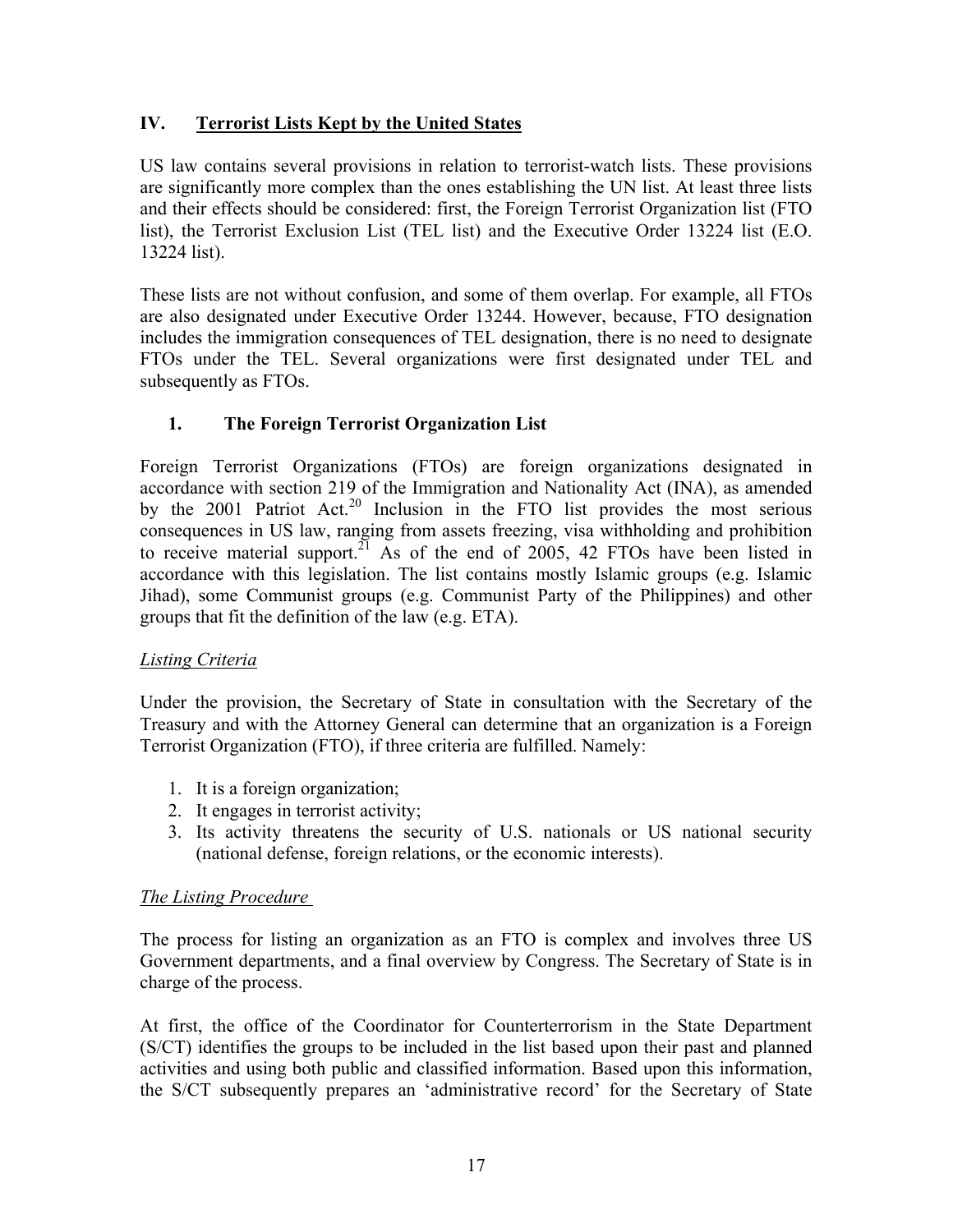demonstrating that the statutory criteria for designation have been satisfied. If necessary, the Secretary of State would then make an FTO designation decision in consultation with the Attorney General and Secretary of the Treasury.

Seven days before the publication of an FTO designation decision, the Department of State provides classified FTO notification to Congress. Upon the expiration of the sevenday waiting period and in the absence of Congressional legislative action to block the designation, the notice of the designation is published in the *Federal Register*, at which point the designation takes effect.

There is no notification to the foreign organization that a designation is pending, and no challenge is possible at this time of the process. However, all FTOs have thirty days from the date of the publication of the designation decision on the *Federal Registry* to challenge the decision.

#### *Legal Effects of Designation*

As a consequence of designation (i.e. inclusion in the FTOs list):

- 1. It is unlawful for a person in the United States or subject to the jurisdiction of the United States to knowingly provide "material support or resources" to a designated FTO. The term 'material support' is defined broadly by 18 U.S.C. § 2339A(b) as "currency or monetary instruments or financial security, financial services, lodging, training, expert advice or assistance, safe houses, false documentation or identification, communication equipment, facilities, weapons, lethal substances, explosive, personnel, transportation and other physical assets, except medicine or religious materials."
- 2. Representatives and certain members of a designated FTO, if they are aliens, can be denied visas to the US and, in certain circumstances, can be removed from the United State.
- 3. All U.S. financial institutions that have become aware that they may have possession of or control over funds in which a designated FTO or its agent has an interest must retain possession of or control over the funds and report the funds to the Office of Foreign Assets Control of the U.S. Department of the Treasury.
- 4. Aliens are deportable for any kind of associational activity with the terrorist organization, irrespectively of the conduct of the alien and kind of violence or terrorist activity. $22$

Importantly, the Patriot Act does not require the support given to the designated entity to have any specific connection with the organization's criminal activity. In fact, as seen above, the Act defines material support broadly. So for example, providing currency, personnel or communication equipment to a designated Foreign Terrorist Organization may be considered as material support regardless of their connection with the FTO's terrorist activity. The provision of medical and religious supplies is exempt.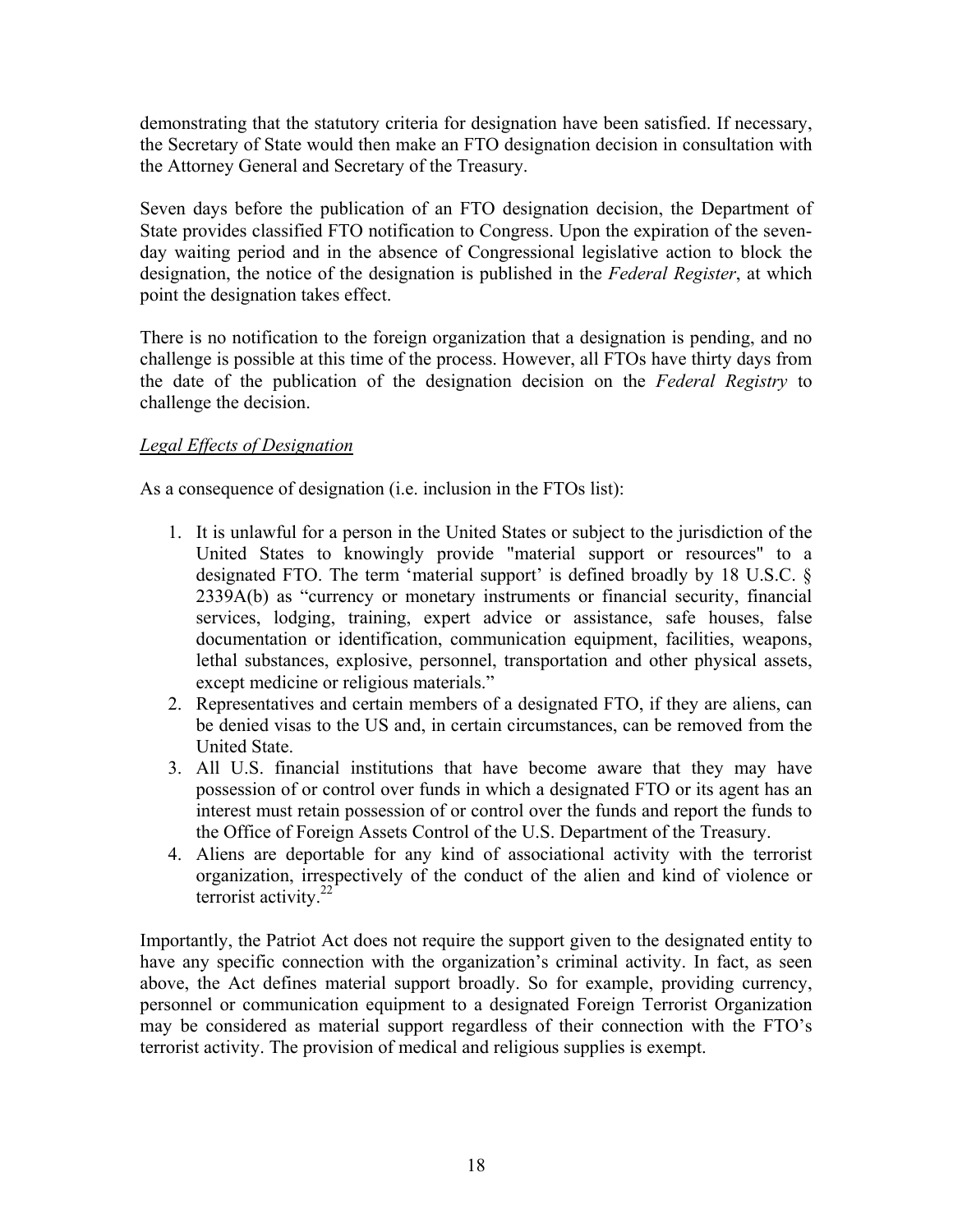The legal effects of an FTO designation in domestic law are serious and may impair all kinds of relationships with FTOs. However, it is important to underline that only US (both physical and legal) persons or persons subject to US jurisdiction may engage in sanctionable material support as provided by the Patriot Act. Moreover, listed organizations can be prosecuted only in the US. However, prosecution could include organizations' actions committed outside the US.

#### *De-listing and Review Procedure of FTO Designation*

The law allows groups to be added to the list at any time, following a decision by the Secretary of State in consultation with the Attorney General and the Secretary of the Treasury. Designations do not automatically lapse. The Secretary of State may revoke designations after determining that there are grounds for doing so and notifying Congress. The 2004 Intelligence Reform and Terrorism Prevention Act of 2004 (IRTPA) provides that an FTO may also request the Secretary of State to review an FTO designation, and file a petition for revocation at set times after the designation occurred, specifically:

- 1. two years after the first designation date;
- 2. in case of a re-designated FTO, two year after the most recent re-designation date;
- 3. two years after the determination date of its most recent petition for revocation.

If no review has been conducted during a five-year period with respect to a designation, the Secretary of State is required to review the designation to determine whether revocation would be appropriate. The petitioning FTO must provide evidence that the circumstances forming the basis for the designation are sufficiently different as to justify the revocation in order to provide a basis for revocation.

Under the statute, designations are subject to judicial review. An organization designated as an FTO may seek judicial review of the designation in the US Court of Appeals for the District of Columbia within 30 days from the day in which the designation was published in the Federal Register.

In the event of a challenge to a group's FTO designation in federal court, the U.S. government relies upon the administrative record to defend the Secretary's decision. However, administrative records often contain intelligence information and are classified.

Challenges to FTOs designation can also be obtained by Court order. However, no challenge of a designation has so far been successful. Court review is based on administrative records, but the government may also submit classified information used in the designation process for *ex parte* and *in camera* review.23

The Secretary of State may at any time revoke a designation (i.e. de-list) based on a finding that the circumstances forming the basis for the designation have changed in such a manner as to warrant revocation, or that the national security of the United States warrants a revocation. Revocations require the same procedural requirements by the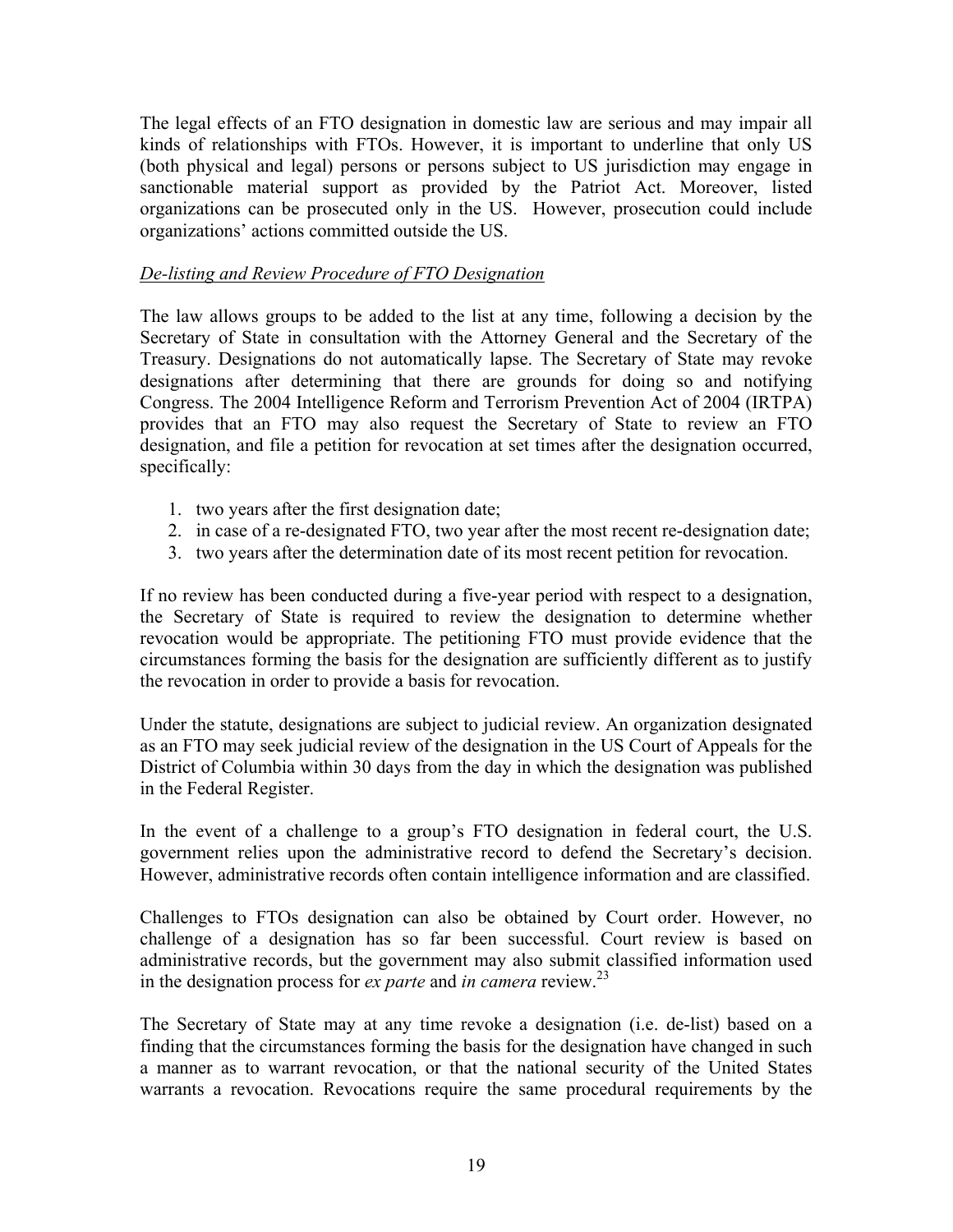Secretary of State as designations. A designation may also be revoked by an Act of Congress, or set aside by a Court order.

Moreover, the provision that prohibits providing material support to FTOs and which makes them criminally liable have been challenged in Courts by several affected third Parties. These challenges have been unsuccessful. For example, in *Humanitarian Law Project v. Ashcroft*, the Ninth Circuit held that there was no First Amendment right to provide material support to the ostensibly humanitarian or political activities of a designated FTO. US Courts have also ruled, on appeal, that third parties could not challenge the FTO designation in their proceeding. For example, in *US v. Hammoud*, the appeal courts held that a criminal defendant charged with providing material support to a designated FTO may not challenge the validity of the underlying FTO designation in the course of the criminal prosecution. The Court also rejected claims that the material support prohibition violated First Amendment rights of free association and expression because "giving support intended to aid an organization's peaceful activities frees up resources that can be used for terrorist acts."

# **2. The Terrorist Exclusion List**

A second relevant terrorist-watch list, the Terrorist Exclusion List (TEL), was created by Section 411 of the Patriot Act. It authorizes the Secretary of State, in consultation with or upon the request of the Attorney General, to designate terrorist organizations for immigration purposes. A TEL designation excludes aliens associated with listed entities from entering the US. Individual aliens that provide support to or are associated with TEL entities may also be prevented from entering the US or, if already in the US, may be deported under certain circumstances. There are about 60 TEL designated organizations as of the end of  $2005^{24}$ 

#### *Listing Criteria*

An organization can be placed on the TEL if the Secretary of State finds that the organization:

- 1. commits or incites to commit, under circumstances indicating an intention to cause death or serious bodily injury, a terrorist activity;
- 2. prepares or plans a terrorist activity;
- 3. gathers information on potential targets for terrorist activity; or
- 4. provides material support to further terrorist activity.

A terrorist activity is defined under the Statute as any activity that is unlawful under U.S. law or the laws of the place where it was committed and involves: hijacking or sabotage of an aircraft, vessel, vehicle or other conveyance; hostage taking; a violent attack on an internationally protected person; assassination; or the use of any biological agent, chemical agent, nuclear weapon or device, or explosive, firearm, or other weapon or dangerous device (other than for mere personal monetary gain), with intent to endanger, directly or indirectly, the safety of one or more individuals or to cause substantial damage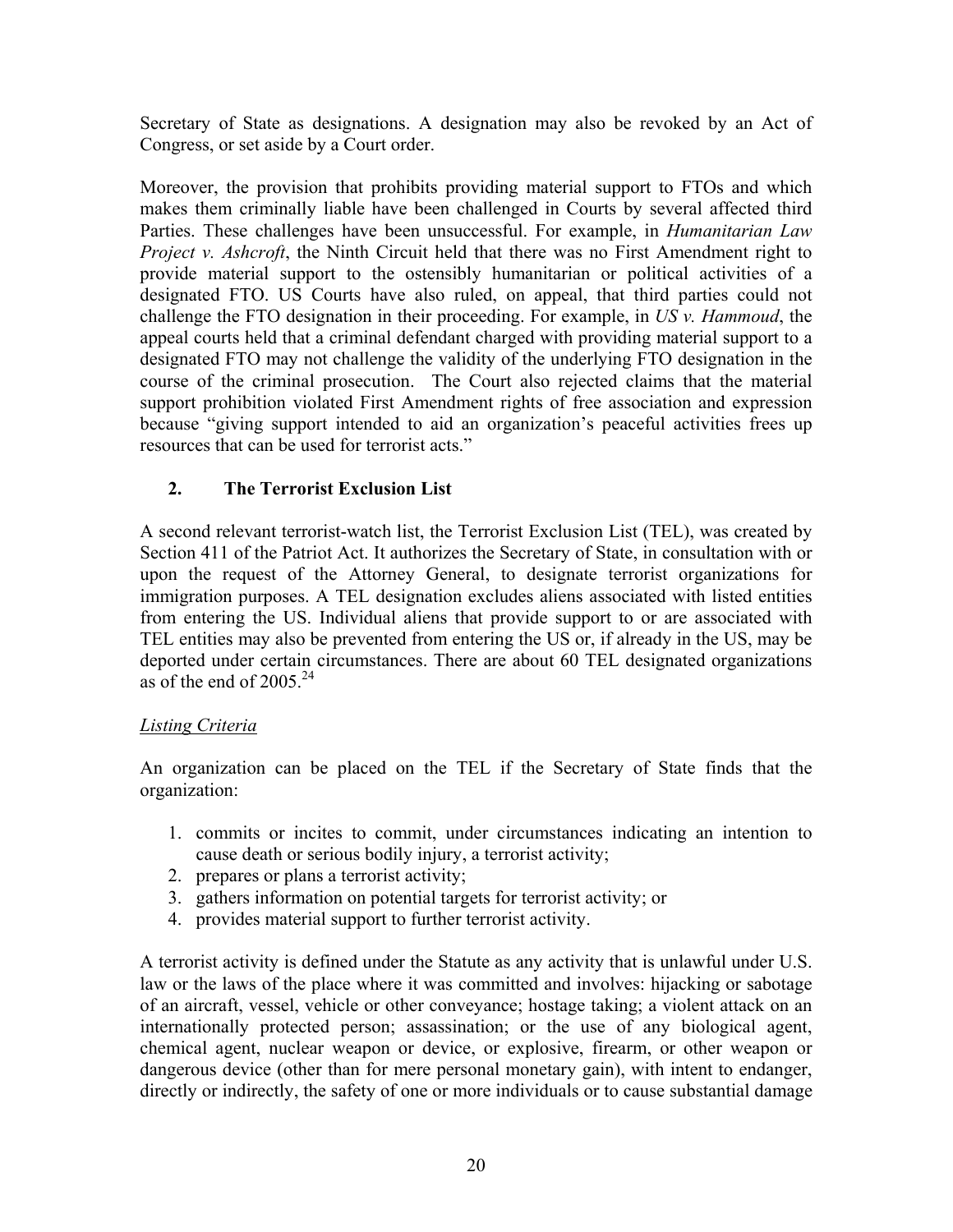to property. The definition also includes any threat, attempt, or conspiracy to do any of these activities.

Activities that may render an alien inadmissible include:

- 1. membership in a TEL-designated organization;
- 2. use of the alien's position of prominence within any country to persuade others to support an organization on the TEL list;
- 3. solicitation of funds or other things of value for an organization on the TEL list;
- 4. solicitation of any individual for membership in an organization on the TEL list; and
- 5. commission of an act that the alien knows, or reasonably should have known, affords material support, including a safe house, transportation, communications, funds, transfer of funds or other material for financial benefit, false documentation or identification, weapons (including chemical, biological, or radiological weapons), explosives, or training to an organization on the TEL list.

#### *Listing Procedure*

The Secretary of State may designate groups as TEL organizations in consultation with, or as requested by the Attorney General. When an organization of concern is identified, or a request is received from the Attorney General to designate a particular organization, the State Department works with the Department of Justice and the intelligence community to prepare a detailed 'administrative record', similar to the record prepared for FTO designation.

The administrative record is a compilation of information, including both classified and open sources information, and showing that the statutory criteria for designation are met. Once completed, the administrative record is sent to the Secretary of State who decides whether to designate the organization. Notices of designations are published in the Federal Register. In contrast to FTO designation, Congress does not get involved in the TEL designation process.

A designated entity is not forewarned of the designation process and is in no way involved in it. Similarly, no other third party is involved in the decision process.

#### *Legal Effects of Designation*

The legal consequences of a TEL designation (i.e. inclusion in the TEL list) are confined to immigration measures. Thus, individual aliens that provide support to or are associated with TEL-designated organizations may:

- 1. be found "inadmissible" to the U.S. and
- 2. may be prevented from entering the US.

If they are already in the US, they may be deported.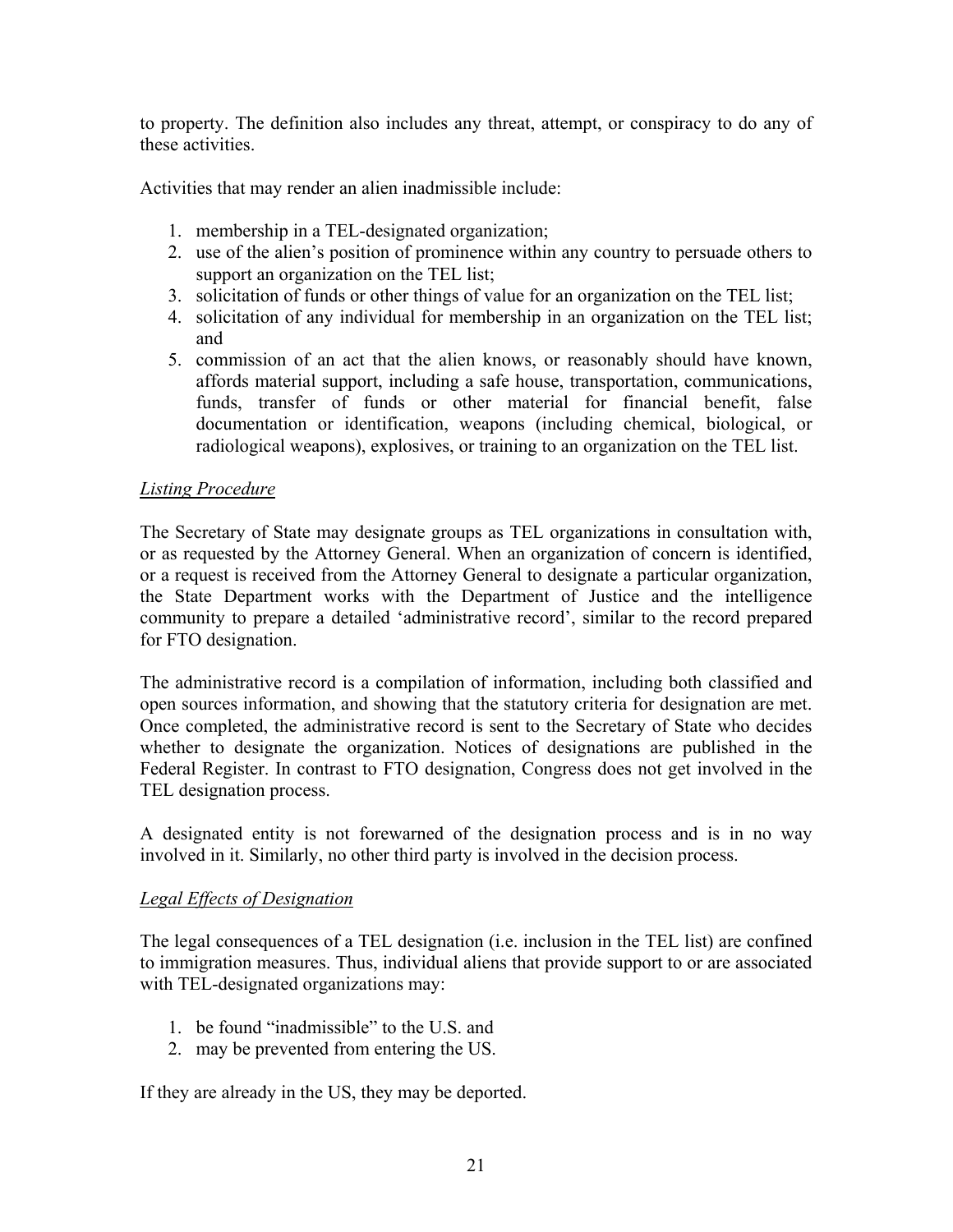Similarly to designations for other lists, TEL designation serves other purposes, as well. Namely, it seeks to:

- 1. Deter donations or contributions to named organizations;
- 2. Heighten public awareness and knowledge of terrorist organizations;
- 3. Alert other governments to US concerns about organizations engaged in terrorist activities;
- 4. Stigmatize and isolate designated terrorist organizations.

# *De-listing and Review Procedure of TEL Designation*

There are no set, separate procedures to request a de-listing or a review of a TEL designation. The only option available to a designated individual is to initiate immigration proceedings. Thus, if an individual is excluded from entering the US or deportation proceedings are initiated against him, the individual can challenge the decision in front of an immigration judge. However, in case of exclusion proceedings, the person may be detained until the immigration hearings. Moreover, in case of expedite removal, the exclusion order produced by the Immigration and Naturalization Service (INS) Inspector has the same weight as one made by an Immigration Judge. Five years must elapse before an individual may apply for re-entry once an expedite removal order is issued.

# **3. The Executive Order 13224 List**

A third example of terrorist-watch list is found in the Executive Order 13224 of September 23, 2001 (E.O. 13224 list). The E.O. 13224 list and its amendments<sup>25</sup> also implement UN obligations deriving from UN listing in the US legal system.

The Executive Order targets the financial support network for terrorists and terrorist organizations by blocking the property and interests in property of foreign persons and entities which the US President or the Secretary of State have determined commit, or pose a significant risk of committing, acts of terrorism threatening the security of the US or its nationals, if that property is within the US or within the possession or control of US persons. Decisions are made in consultation with the Secretary of the Treasury, the Attorney General, and the Secretary of Homeland Security. The Order also authorizes the U.S. government to block the assets of individuals and entities that provide support, services, or assistance to, or are otherwise associate with, terrorists and terrorist organizations designated under the Order, as well as their subsidiaries, front organizations, agents, and associates.

The E.O. 13224 list contains the highest number of individuals and organizations. As of the end of 2005, there were over 350 listed subjects. All FTOs are also listed in the E.O. 13224 list.<sup>26</sup>

From September 11, 2001 to April 2003, the US froze a total of USD 36.3 million in 102 accounts of terrorists and terrorist supporters. Of this amount, the United States froze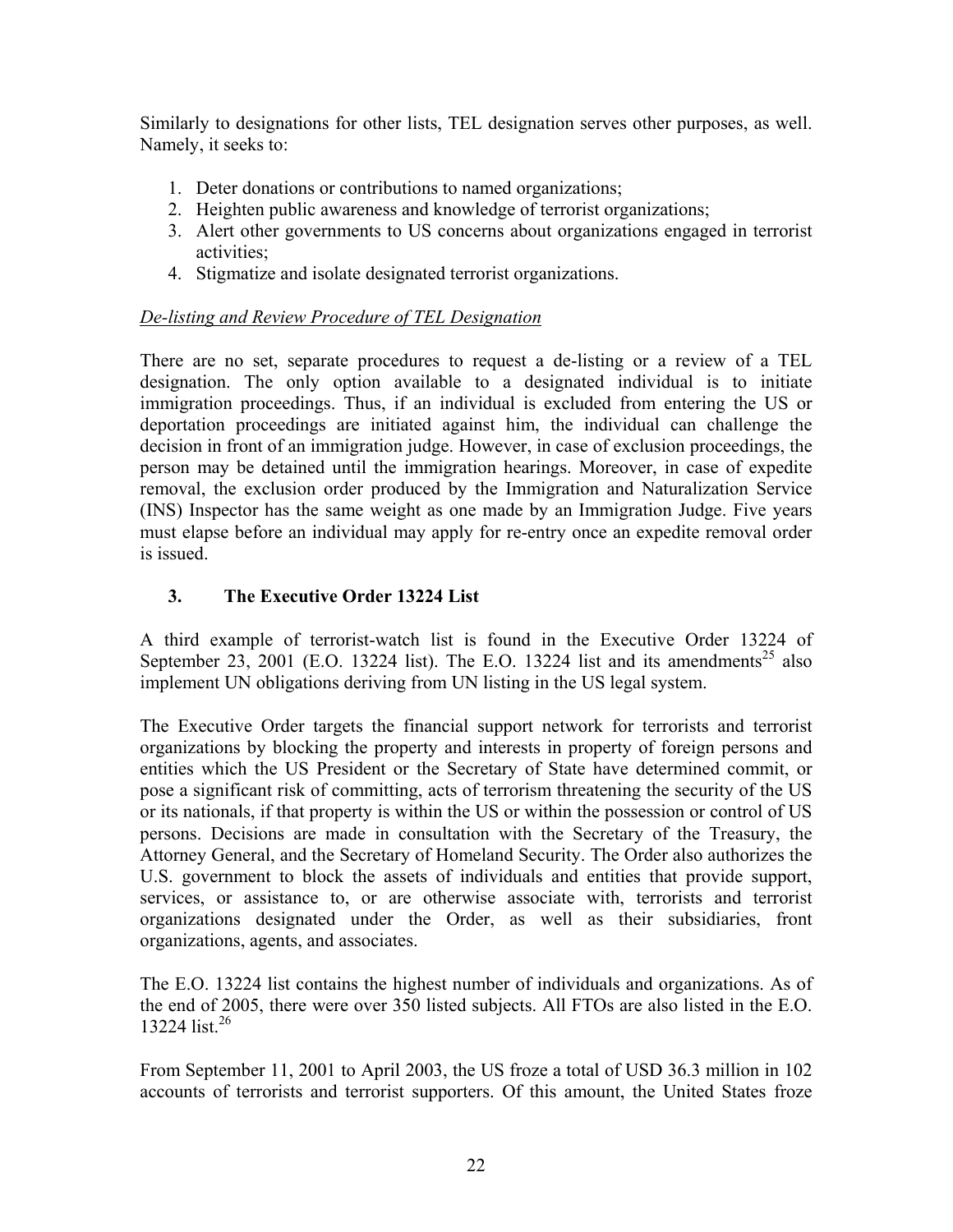USD 3.24 million in Al Qaida-related assets and originally froze \$26.64 million in Taliban-related assets within U.S. jurisdiction. However, the US Government has also authorized access to USD2.2 million for basic living expenses and reasonable professional fees of persons whose assets are frozen pursuant to E.O. 13224.

A well-known controversial result of E.O. 13224 listing is the freezing of the assets of major Islamic charities which provided humanitarian aid to Muslims worldwide (including Global Relief Foundation, the Holy Land Fund). As a consequence of their designation, several of them have since their designation ceased their operations.<sup>27</sup>

# *Listing Criteria*

The first draft of E.O. 13224 contained the names of 29 individuals and entities designated by the President as listed subjects. The Secretary of State and the Secretary of Treasury, in consultation with the Attorney General, also have the authority to add new subject to the list. Specifically:

- 1. The Secretary of State, in consultation with the Secretary of the Treasury and the Attorney General, may designate foreign individuals or entities that s/he determines have committed, or pose a significant risk of committing, acts of terrorism that threaten the security of U.S. nationals or the national security, foreign policy, or economy of the U.S.;
- 2. The Secretary of the Treasury, in consultation with the Secretary of State and the Attorney General, may designate individuals or entities that are determined:
	- a. To be owned or controlled by, or act for or on behalf of an individual or entity identified as having committed or pose a significant risk of committing acts of terrorism against US nationals or US interest and security by the President or Secretary of State;
	- b. To assist in, sponsor, or provide financial, material, or technological support for, or financial or other services to or in support of, acts of terrorism or individuals or entities designated by the Order itself;
	- c. To be otherwise associated with certain individuals or entities designated in or under the Order.

#### *Listing Procedure*

As seen above, E.O. 13224 authorizes both the Secretary of State, in consultation with the Secretary of the Treasury and the Attorney General, or the Secretary of the Treasury, in consultation with the Secretary of State and the Attorney General, to designate individuals and entities pursuant to the specified criteria described.

Once the Secretary of State or the Secretary of the Treasury designates an individual or entity, the Office of Foreign Assets Control (OFAC) of the Department of the Treasury takes appropriate action to block the assets of the individual or entity in the United States or in the possession or control of U.S. persons, including notification of the blocking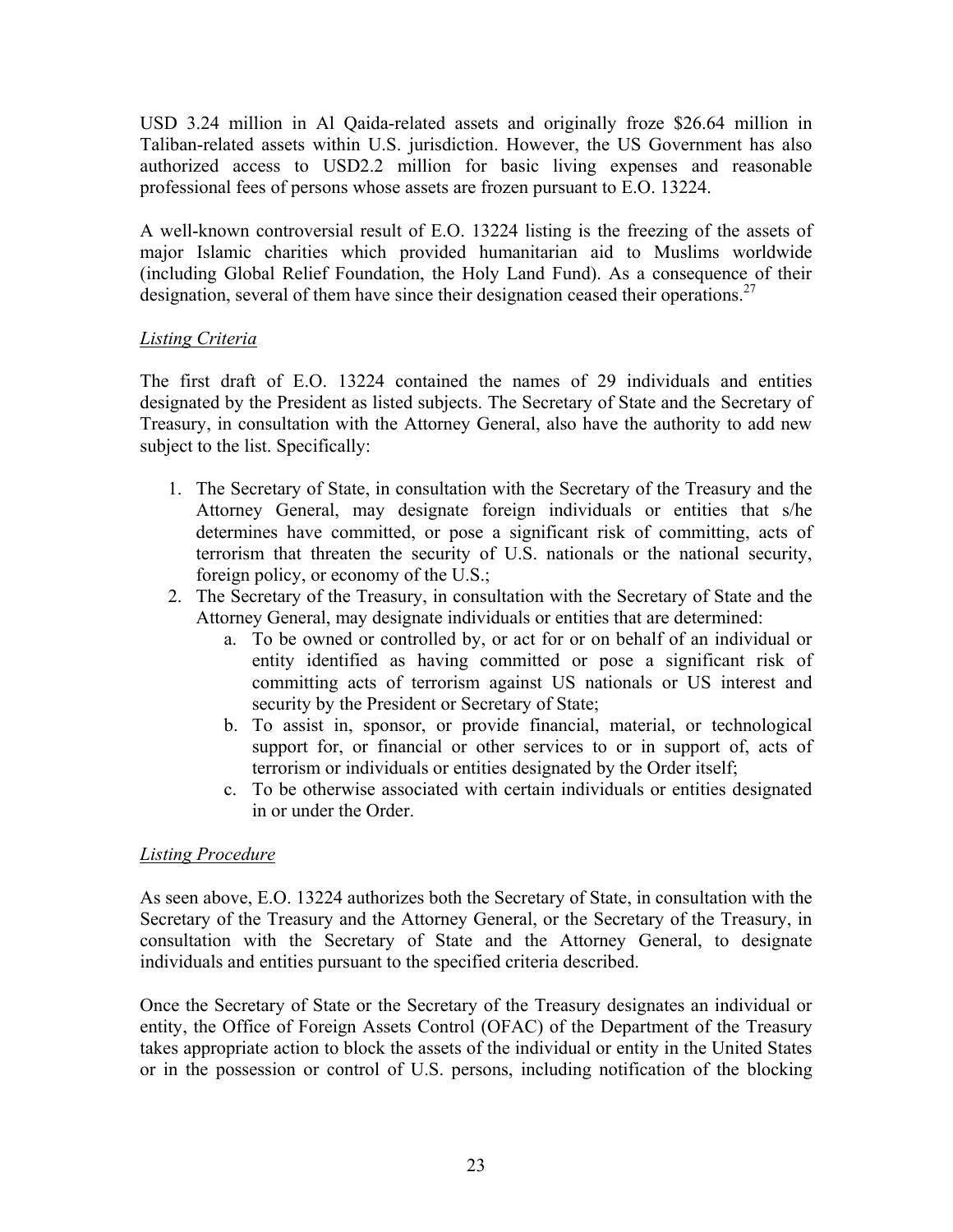order to U.S. financial institutions, directing them to block the assets of the designated individual or entity.

Notice of the designation is published in the Federal Register. OFAC also adds the individual or entity to its list of Specially Designated Nationals, by identifying such individuals or entities as Specially Designated Global Terrorists (SDGTs), and posts a notice of this addition on the OFAC website. The SDGT list also includes all FTOs. There is no consultation with Congress required during the listing process and no prior notice need to be provided to any person or entity subject to EO 13244 listing for security reasons. Moreover, the standard of proof required for listing seems to be very low, and classified information may be used to approve a listing.

# *Legal Effects of Designation*

The effects of E.O. 13224 listing (i.e. designation) are limited to financial measures, which are, however, severe. Once an entity or an individual is designated in the EO 13224 list:

- 1. All property and interests in property of individuals or entities that are in the United States or that come within the United States, or that come within the possession or control of US persons are blocked;
- 2. Any transaction or dealing by United States persons or within the United States in property or interests in property blocked is prohibited, including but not limited to the making or receiving of any contribution of funds, goods, or services to or for the benefit of those persons listed;
- 3. Any transaction by any United States person or within the United States that evades or avoids, or has the purpose of evading or avoiding, or attempts to violate, any of the prohibitions set forth in the order is prohibited;
- 4. Any conspiracy formed to violate any of the prohibitions set forth in the order is prohibited.

However, persons who violate E.O. 13224 may be subject to civil or criminal penalties. Criminal penalties may result in up to 10 years in prison, or fines of \$500,000 for corporations and \$250,000 for individuals, or both. Civil penalties may be imposed administratively in amounts up to  $$11,000$  per violation.<sup>28</sup>

#### *De-listing and Review Procedure of E.O. 13224 Designation*

Designations remain in effect until: it is revoked, the Executive Order lapses, or it is terminated in accordance with U.S. law, for example by Court order. Reviews may be requested once a year, at the anniversary of the listing date. However, so far very few entities and institutions have been taken out of the list. These include some Somalis convenience stores linked to Al-Barakaat.

Listed individuals may also file suits in domestic courts. Further, Section 10 of the E.O. 13224 provides that "because of the ability to transfer funds or assets instantaneously,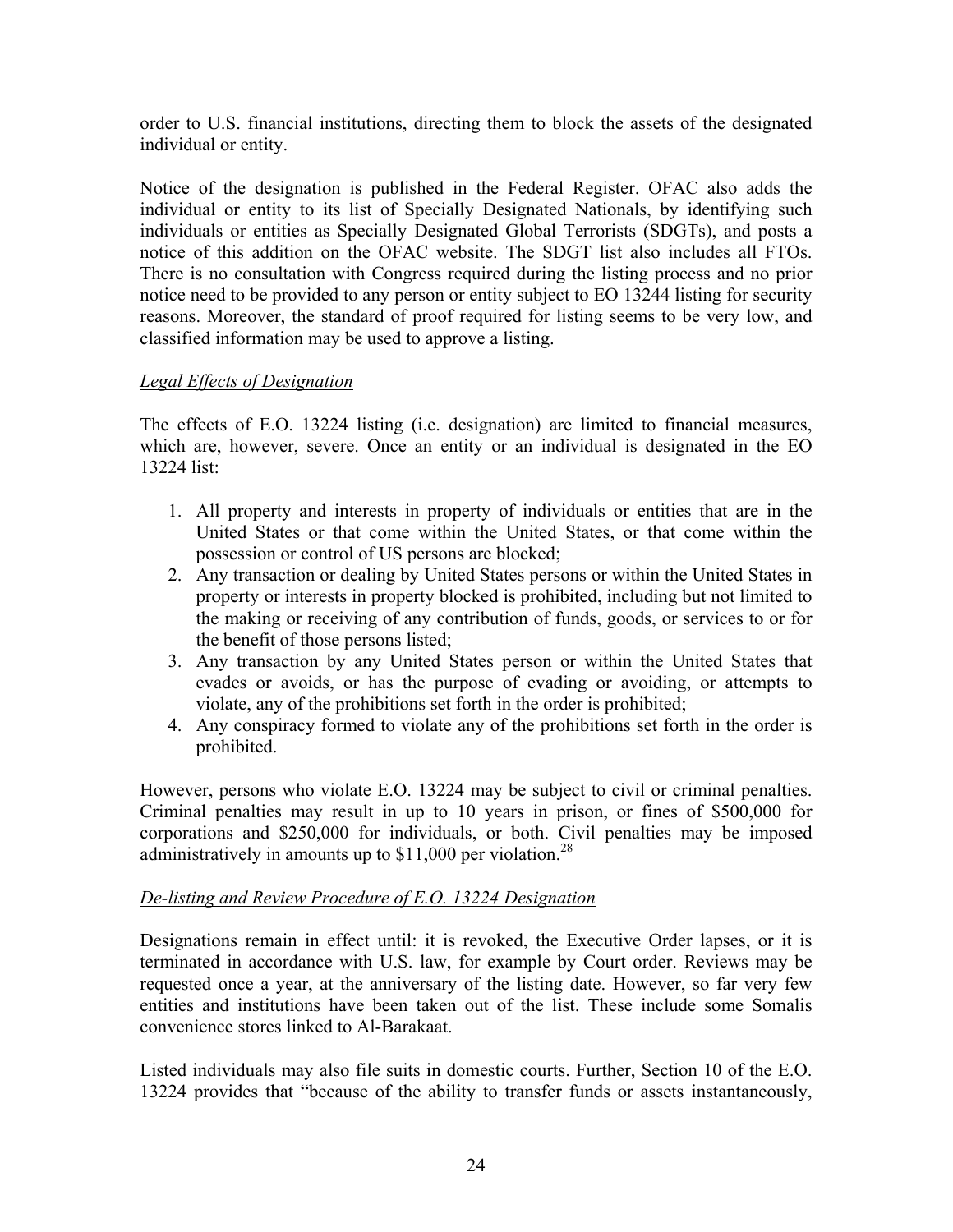prior notice to such persons of measures to be taken pursuant to this order would render these measures ineffectual [it is] determined that for these measures to be effective in addressing the national emergency declared in this order, there need be no prior notice of a listing or determination made pursuant to this order."

However, OFAC has published guidelines (Anti-Terrorist Financing Guidelines, Voluntary Best Practices for U.S.-based Charities) that charity groups may follow to ensure that their actions do not incur in proscribed behavior.<sup>29</sup> The Guidelines, which are voluntary, are intended to assist charities to guard against the threat that their charitable funds are diverted for use by terrorists. They do not supersede or modify any legal requirements applicable to all U.S. persons, including non-profit institutions.

An individual or an organization may also request an opinion to OFAC in relation to activities that they want to pursue. These opinions are not binding, but they provide a guidance to act. Moreover, Charities that are funded by USAID may also sign a Waiver Form that provides specific information on the use of funds.

# *Domestic Litigation*

Besides filing a request for review with OFAC, entities and individuals may have their case heard in US domestic courts. So far, several listed entities and one individual filed suit in U.S. courts challenging their designation under the domestic authority of E.O. 13224 and the International Emergency Economic Powers Act (IEEPA). However, few cases have brought positive results for listed entities, and several challenges are still pending or have been dismissed. $30<sup>30</sup>$ 

For example, in the Holy Land Foundation (HFL) cases, the Court upheld Treasury's decision to designate the organization and freeze its assets, however it noted that its review was limited to the records provided by the agency and that secret information could be used and not disclosed by the agency.<sup>31</sup> Criminal aspects of the case are still pending. Similar conclusions were reached in the case of the Global Relief Foundation and Benevolence International Foundation.<sup>32</sup>

Apparently, the only successful challenge to an E.O. 13224 designation is the case of USbased Al-Barakaat, whose majority of frozen assets in the US were mostly unfrozen and money returned after US based money remitters filed a suit challenging the action.<sup>33</sup>

Several lawyers, even within the US Administration, have raised civil liberties concerns over freezing procedures, and have denounced the lacking of due process in listing procedures.<sup>34</sup>

# **4. Other US Lists**

Several departments of the US administration also keep other list of names of individuals for 'look-out' or other anti-terrorist grounds. For example, organizations that threaten to disrupt the Middle East Peace Process are designated under Executive Order 12947 of 23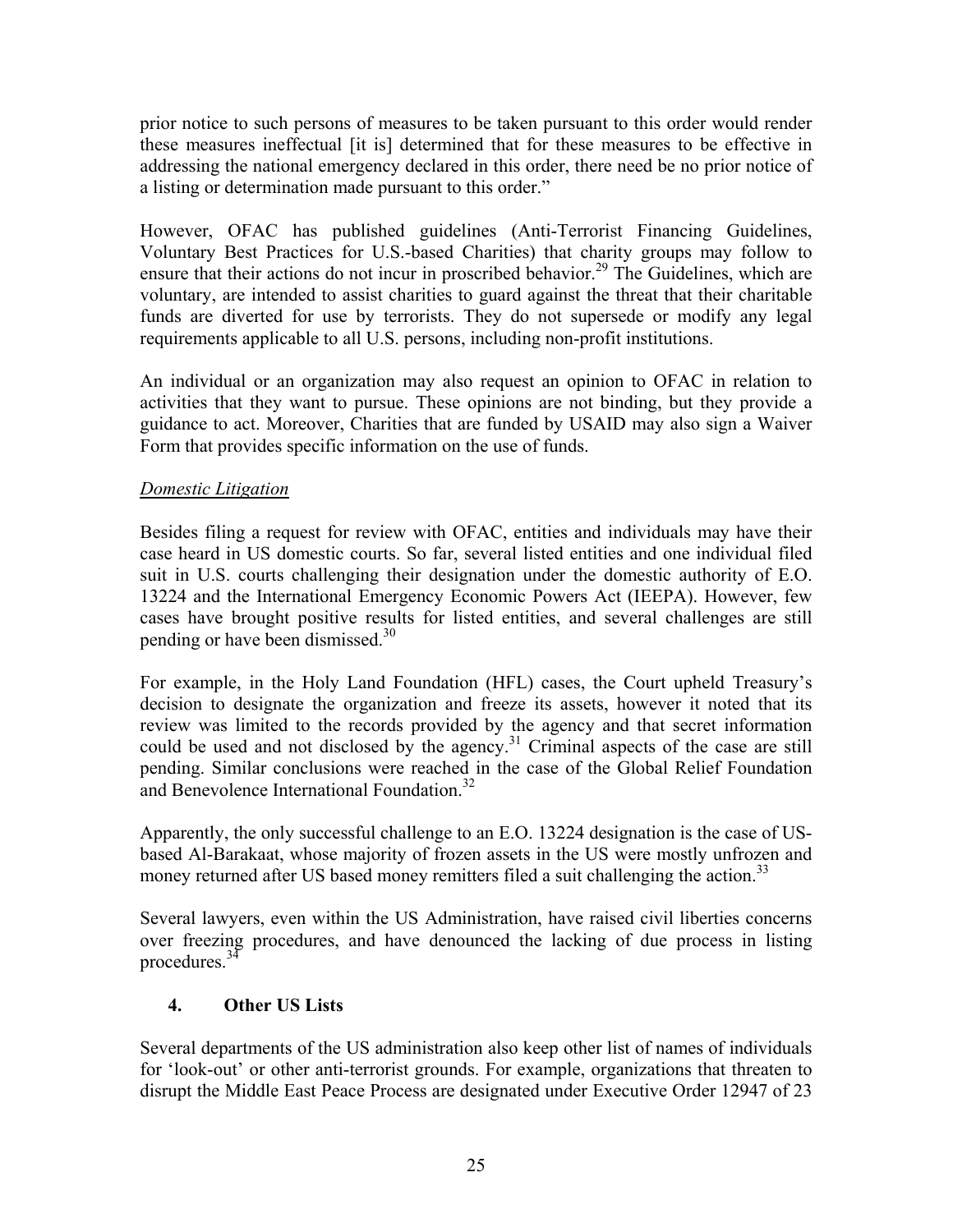January 1995 (amended in 1998). The Order blocks the property and interests in property in the US or in the Control of US persons of several organizations and authorizes the Secretary of State to further name foreign individuals or entities that have committed or pose a significant threat of committing acts of violence with the purpose of effect of disrupting the Middle East process and who have provided support for or services in support of such acts of violence. The Order further allows the Secretary of Treasury to block the property of persons that own or control or act ion behalf of persons designated in the Order. All transactions and dealing in such property is prohibited.<sup>35</sup> (al-Qa'ida was added to the Executive Order 12947 list by Executive Order 13099). All entities named in EO 12947 are also included in SDGT.

The National Counter-terrorism Center (NCTC), created in 2004, also holds a central repository of 325,000 names of international terrorism suspects (given possible double entries, the database is likely to hold  $200,000$  names).<sup>36</sup> The list is put together from reports supplied by the CIA, the FBI, the National Security Agency (NSA) and other government agencies. The classified list provides information to intelligence analysts, and forms one of the basis upon which official lists are formed. It is unclear the consequences entailed in the inclusion in such a list, but they range from no-fly, to lookout and visa-denial.

# **Conclusion**

In the aftermath of September 11, the US Government has created a number of terrorist lists that designate entities and individuals suspected of terrorist connections. Inclusion in such lists has diverse consequences, ranging from freezing of assets to deportation and exclusion from the US territory. Providing material support to proscribed organizations may entail criminal prosecution.

Three lists are particularly important:

- 1. The Foreign Terrorist Organization list (FTO), which targets foreign organizations involved in terrorist activities against the US. The consequence of an FTO listing include freezing of assets, travel bans and a general prohibition to all US, of under US jurisdiction, persons to provide material support. FTOs designation is made by the Secretary of State in conjunction with the Secretary of Defense. Congress has a limited oversight on the process, and it must be informed of listing procedures. Neither the entity nor the individual that is going to be listed is involved in a way in the listing process. Once the listing procedure is finalized and published in the Federal Report, the designated entity/individual may challenge the decision in Court within 30 days. Designation reviews can also be requested every two years;
- 2. The Travel Exclusion List (TEL), which also targets aliens who are associated with or provide support to TEL-designated organizations. It imposes immigration sanctions, namely exclusions from entering the US and removal from US if the alien is already present in its territory. The designation process excludes any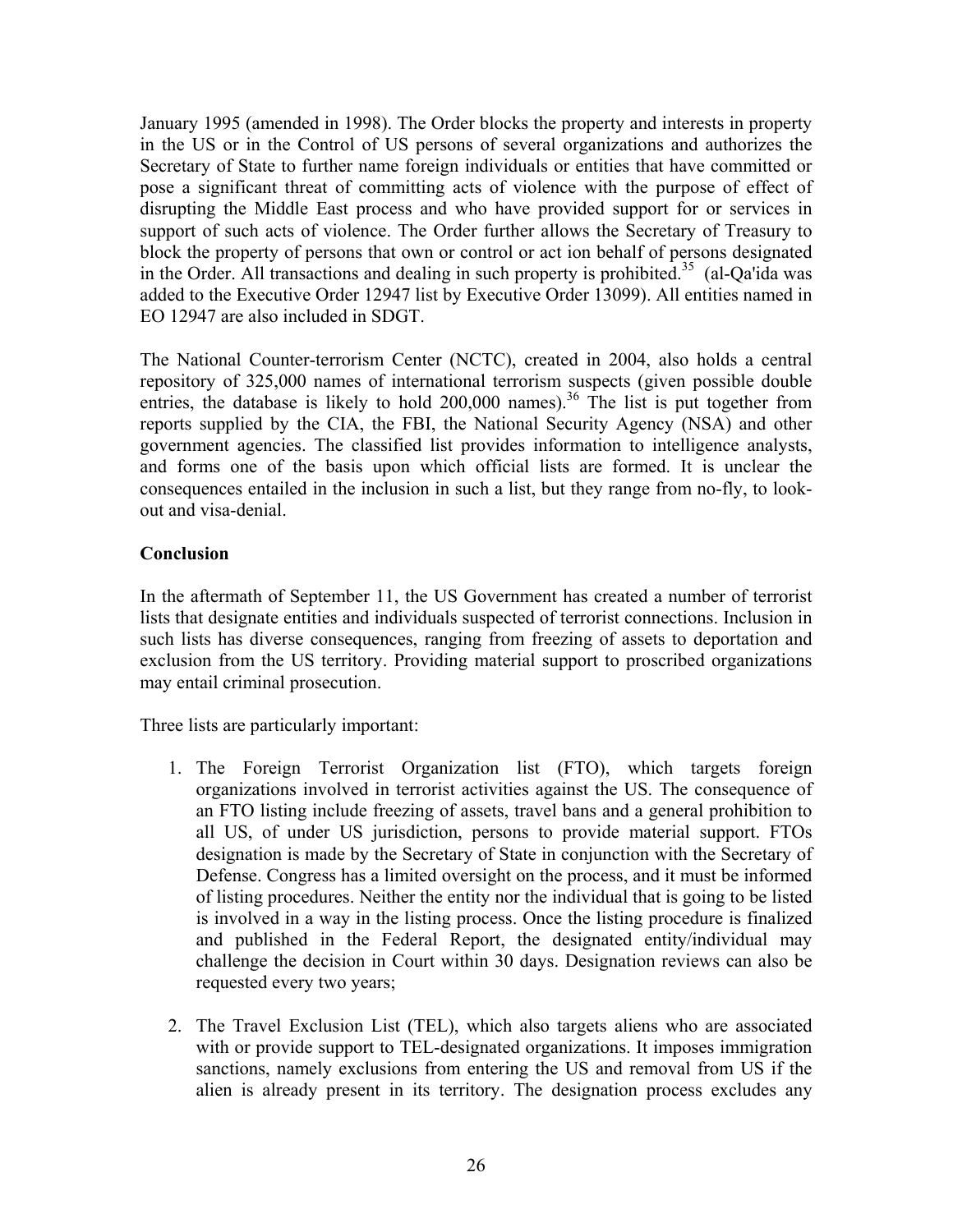involvement of the entity/person that is going to be listed. TEL designation does not afford any specific review mechanism. The only available mechanism to challenge a TEL designation is immigration proceedings;

3. The Executive Order 13224 List (E.O. 13224) which is directed at US entities and individuals that give financial support to terrorist organizations. E.O. 13224 gives the authority to specific US agencies to block the assets of financial institutions and US persons that hold or provide funds for designated terrorists. Similarly to others

None of the three lists afford any role for third parties. Only listed individuals and entities may request reviews of their cases or have access to domestic courts. Moreover, even entities and individuals have no access in the listing process until it is finalized.

Reviews and court challenges have proved to afford only limited redress to listing. Courts have mostly confirmed agencies decisions to list certain subjects and reviews have seldom been successful.

Human rights and criminal lawyers have raised concerns over the use of confidential evidence in certain courts decisions, as well as limited due process. However no plans to amend any procedures exist.

# **V. Conclusions**

UN and US designation procedures aim at proscribing terrorist organizations, prohibiting their existence and actions, curbing their support and reduce their access to funds and personnel support.

Although they share similarities, the two listing procedures differ in certain important aspects.

First, US designation procedures are more articulate and complex. Many different lists exist, with different listing mechanisms. Each list targets different behaviors and results in different consequences and sanctions. Sanctions including freezing of assets, travel bans, and the prohibition of personal and material support.

UN listing targets only Islamist terrorism. There is only one list, which is unanimously decided by a Security Council Committee. Sanctions include travel bans, prohibition of arms sales and freezing of assets.

Second, a major difference arises from the fact that while the UN is an international organization with limited powers given to it by its Member States, the US possesses full state sovereignty.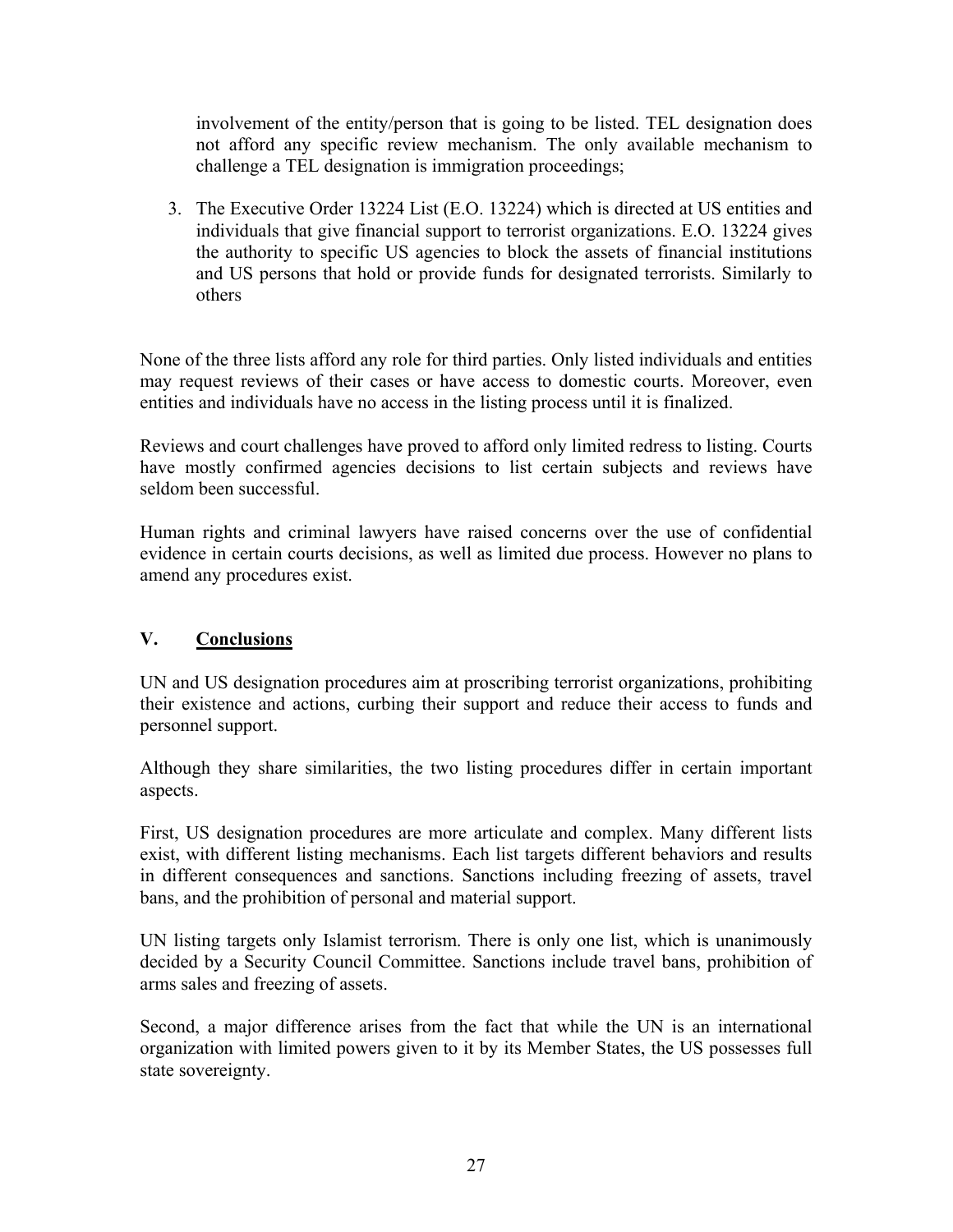As a consequence of this difference, the US has its own national jurisdiction, and all listed individuals and entities have direct access to national courts. However, challenges to listing procedures have not in general been successful, and courts have upheld a listing decision based on confidential information. Human rights lawyers have criticized this, but there are, at the moment, no proposal to amend any procedures.

On the contrary, the UN system is only accessible to Member States and listed individuals and entities must find a supportive government to plead their case to the Security Council. At the moment, there are proposals to make de-listing procedures more accessible, but the preeminent role of Member States will remain. Access to national courts is only possible through the implementation of UN resolutions in national jurisdictions.

However, UN and US lists also share several similarities.

First, entities and individuals to be listed play a very limited role in the listing process. They have no prior access to information and there is no space for providing evidence or rebut existing evidence before the listing procedure is completed.

Further both UN and US listing procedures leave only a limited space for reviews and delisting procedures. The UN de-listing and exemption procedures can only be accessed by a limited number of Member States and all decisions must be taken unanimously. US reviews are based on limited grounds. In both cases, few requests for reviews have been successful.

Further, both US and UN lists afford only a limited role of third parties, which is confined to exercising diplomatic pressure and lobbying. Similarly, there is no consideration for peace processes or other conflicts situations, though political considerations probably make part of decisions process for both UN and US lists.

Additionally, neither the US nor the UN lists allow any space for gradation or personalization of sanctions.

 $\overline{a}$ 

<sup>1</sup> S.C. Resolution 1267(1999) was amended by the following resolutions of the Security Council: 1333(2000), 1363 (2001), 1388 (2002), 1390(2002), 1454(2002), 1455(2003), 1526(2004), 1617(2005) 2

 $2$  The 1267 Committee is only one of the four committees created by the Security Council to deal with terrorism. The others are: the Counter-Terrorism Committee, created by Res. 1373 of 2001, the 1540 Committee, created by Resolution 1540 (2004) and dealing with anti-proliferation issues, and the 1566 Working Group, established by res. 1566 (2004) tasked to examine practical measures to be imposed on terrorists other than those implemented by Committee 1267 and studying the possibility of establishing a fund to compensate victims of terrorism.

<sup>&</sup>lt;sup>3</sup> Security Council Committee Established Pursuant To Resolution 1267 (1999) Concerning Al-Qaida And The Taliban And Associated Individuals And Entities Guidelines Of The Committee For The Conduct Of Its Work. The Guidelines were adopted on on 7 November 2002, and amended on 10 April 2003 and revised on 21 December 2005)

 $^{4}$  See Doc. S/2004/1039 of 31 December 2004.

 $5$  Resolution 1617 (2005).

<sup>&</sup>lt;sup>6</sup> See para. 37, Fourth Report of the 1267 Monitoring Committee, UN Doc. S/2006/154 of 10 March 2006.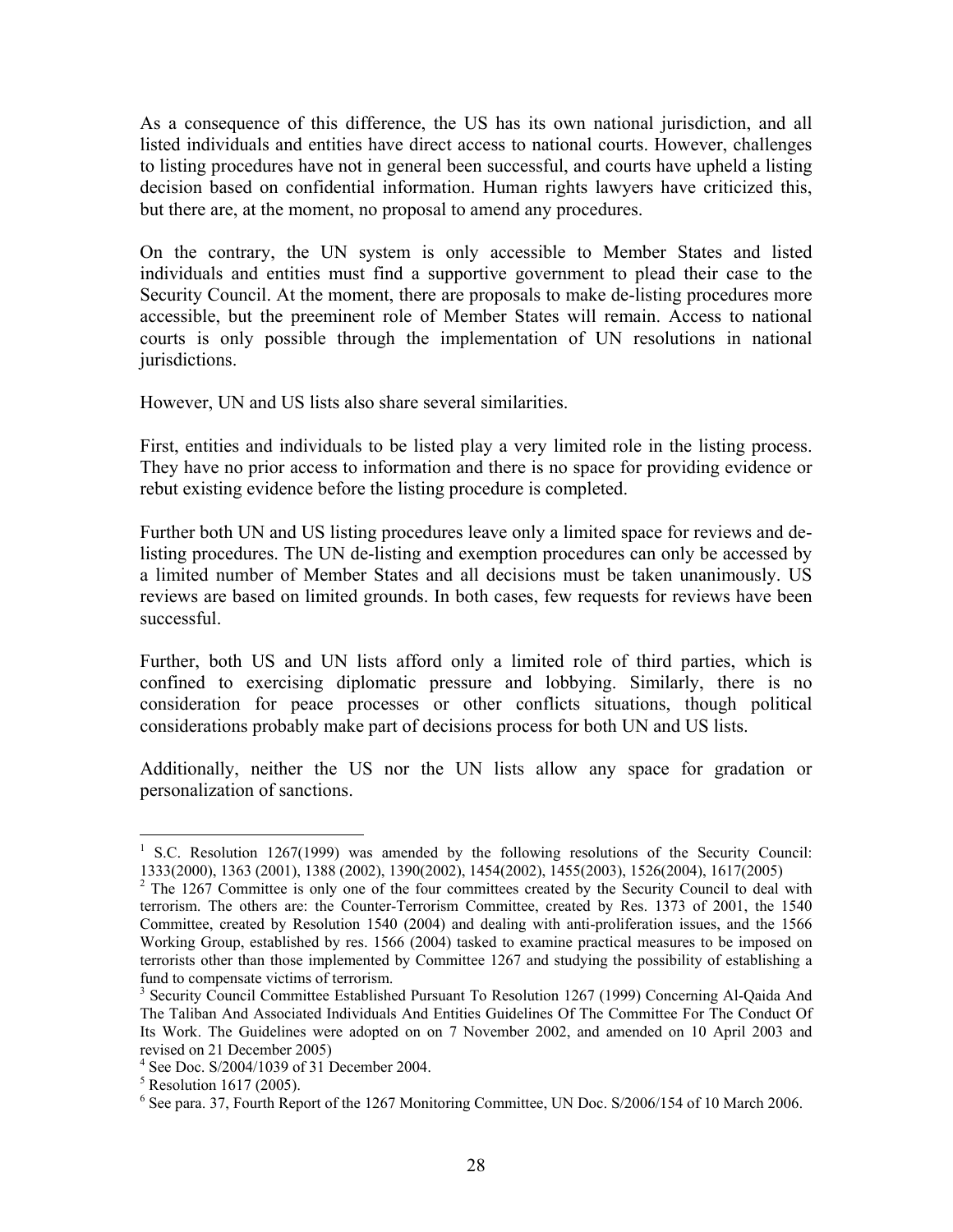-<br>7  $<sup>7</sup>$  The New Consolidated List Of Individuals And Entities Belonging To Or Associated With The Taliban</sup> And Al-Qaida Organisation As Established And Maintained By The 1267 Committee, available on: http://www.un.org/Docs/sc/committees/1267/tablelist.htm <sup>8</sup> Security Council Resolution 1452, adopted on December 20, 2002, para. 1(a)

<sup>8</sup> Security Council Resolution 1452, adopted on December 20, 2002, para. 1(a)<br><sup>9</sup> See para. 55, Fourth Report of the 1267 Monitoring Committee, UN Doc. S/2006/154 of 10 March 2006.

<sup>10</sup> See Statement of Chairman of 1267 Committee on De-listing Procedures dated August 16, 2002, UN Doc. No, SC/7487. The de-listing guidelines were included in the report of the 1267 Committee dated November 7, 2002, and were further amended on April 10, 2003 and December 21, 2005. See also the Annual Report of the Committee of December 26, 2002 (UN Doc. S/2002/1423), which also briefly reports on discussions held by Committee members on the issue of de-listing procedures.

<sup>11</sup> Annual Report of the 1267 Committee dated January 17, 2006, UN doc. S/2006/22.

 $12$  Resolution 1617 (2005).

<sup>13</sup> See, for example, the following UN Documents: SC/8613 of January 18, 2006, SC/8534 of October 25, 2005, SC/8280 of December 23, 2004, SC/7490 of August 27, 2002, SC/7279 of January 24, 2002, SC/7264 of January 14, 2002.

<sup>14</sup> See N. Birkhäuser, Sanctions of the Security Council Against Individuals – Some Human Rights Problems, in www.esid-sedi.org/english/pdf/birkhauser.pdf. See also: Swedes Taken Up the Case of Three on US Terror List, New York Times, 26 January 2002, and US Drops Names of Two Swedes from Al Qaeda List at UN, New York Times, 23 August 2002.

15 See Birkhäuser, supra. In general on de-listing see also *"Terrorist" lists: monitoring proscription, designation and asset-freezing* and *Terrorizing the rule of law: the policy and practice of proscription*, both prepared by Statewatch, and available on www.statewatch.org

<sup>16</sup> See Monitoring Group reports S/2005/83 of February 15, 2005 and S/2005/572 of September 9, 2005.

<sup>17</sup> See para. 37, letter from the Chairman of the 1267 Committee to the President of the Security Council of 6 December 2005, UN Doc. S/2005/761.

18 See S/2005/572, paras. 55-57

19 See S/2005/572, Annex II.

<sup>20</sup> http://www.state.gov/s/ct/rls/fs/37191.htm<br><sup>21</sup> The list is updated regularly, it is found at <u>http://www.state.gov/s/ct/rls/fs/37191.htm</u>.

<sup>22</sup> The text of the section is available on: http://uscis.gov/lpBin/lpext.dll/inserts/slb/slb-1/slb-22/slb-4440?f=templates&fn=document-frame.htm

<sup>23</sup> See S.D. Murphy, *International Law, the United States and the Non-Military War on Terrorism,* in EJIL (2003), Vol. 14, No.2, 347 – 364.

<sup>24</sup> The updated list of TEL organizations is found in: http://www.state.gov/s/ct/rls/fs/2004/32678.htm <sup>25</sup> The Executive Order was amended by Executive Order 13286 of July 2, 2002, Executive Order 13284 of January 23, 2003, and Executive Order 13372 of February 16, 2005.

 $26$  The updated list is available on: http://www.ustreas.gov/offices/enforcement/ofac/programs/terror/terror.pdf

 $27$  See OBM Watch, Muslim Charties and the Wat on Terror: Top Ten CONcerns and Status update, February 2006.

<sup>28</sup> Report of the Government of the United States called for under Security Council resolution 1455 (2003), UN Doc. S/AC.37/2003/(1455)/26 of April 22, 2003.

Available at: http://www.treasury.gov/offices/enforcement/keyissues/protecting/docs/guidelines\_charities.pdf

30 See, for example: *Global Relief Foundation v. Snow*, No. 02-CV-674 (N.D. Ill. filed Jan. 28, 2002) (pending); *Benevolence International Foundation v. O'Neill*, No. 02-CV-763 (N.D. Ill. filed Jan. 30, 2002) (case dismissed by plaintiff Feb. 25, 2003); *Aaran Money Wire Service, Inc*. *v. United States*, No. 02-CV-789 (D. Minn. filed Apr. 15, 2002) (entities and individual delisted under E.O. 13224, motion to dismiss pending); *Holy Land Foundation v. Ashcroft,* No. 02-CV-442 (D.D.C. filed March 8, 2002) appeal pending before the D.C Court of Appeals.

<sup>31</sup> See Holy Land Foundation for Relief and Development v. J. Ashcroft et al, 219 F. Supp. 2d 67, confirmed on appeal by the US Circuit Court for the District of Columbia in 333 F. 3d 156, 2003.

<sup>32</sup> For information on these and all other cases listed by OFAC See: http://www.treasury.gov/offices/enforcement/key-issues/protecting/charities\_execorder\_13224-a.shtml#a